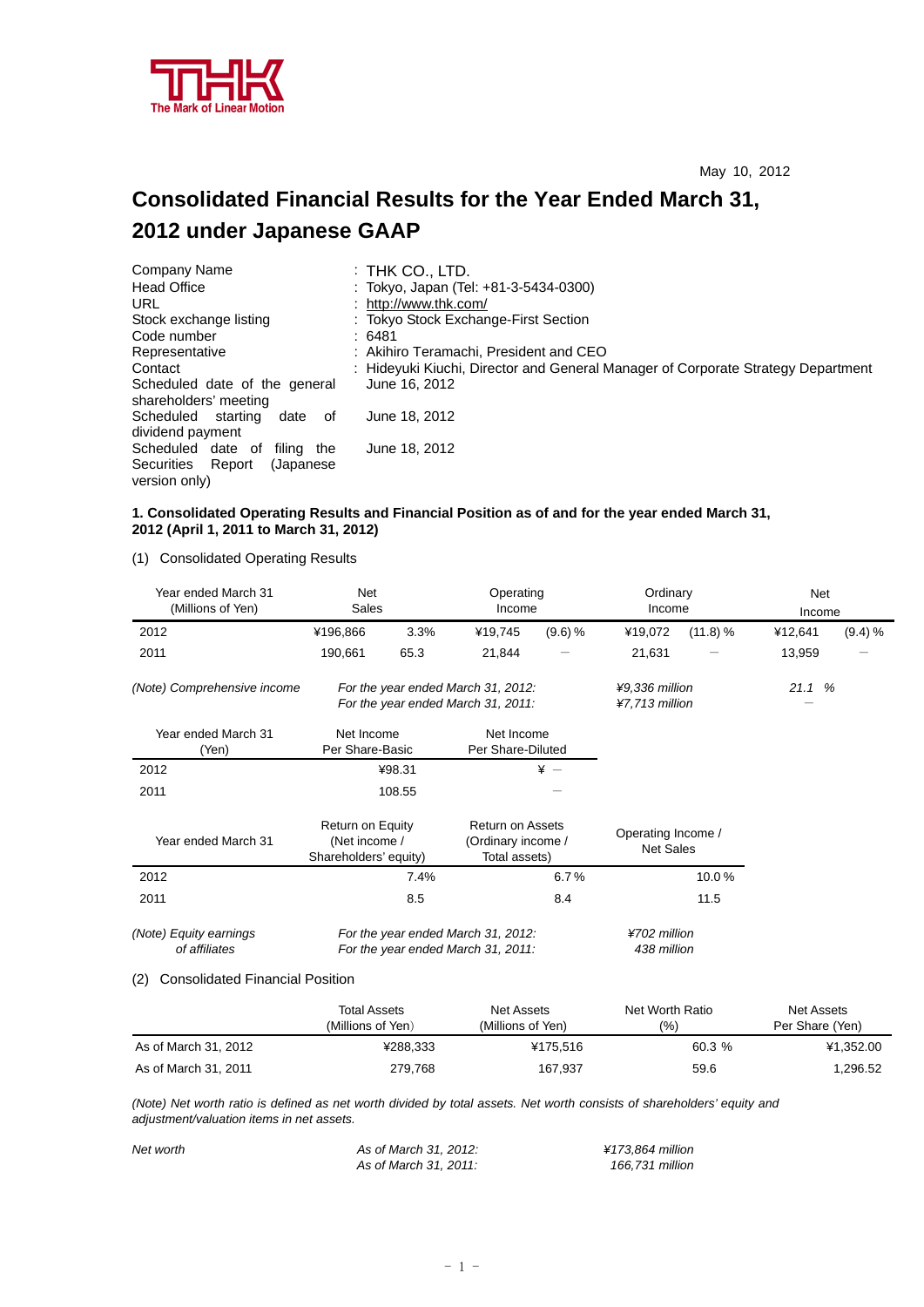## (3) Consolidated Cash Flows

| Year ended March 31<br>(Millions of Yen) | Net Cash Provided by<br><b>Operating Activities</b> | Net Cash Used in<br><b>Investing Activities</b> | Net Cash Provided by<br><b>Financing Activities</b> | Cash and Cash<br>Equivalents,<br>End of Year |
|------------------------------------------|-----------------------------------------------------|-------------------------------------------------|-----------------------------------------------------|----------------------------------------------|
| 2012                                     | ¥16.504                                             | $*(10, 863)$                                    | ¥6.937                                              | ¥110.788                                     |
| 2011                                     | 21.608                                              | (6, 299)                                        | 17.913                                              | 100.104                                      |

#### **2. Dividends**

|                  |                                              | Dividend Per Share (Yen)                    |                                                  |          |       |  |
|------------------|----------------------------------------------|---------------------------------------------|--------------------------------------------------|----------|-------|--|
|                  | <b>First Quarter</b><br>end as of<br>June 30 | Second Quarter<br>end as of<br>September 30 | <b>Third Quarter</b><br>end as of<br>December 31 | Year end | Total |  |
| 2011 (Actual)    |                                              | 8.00                                        |                                                  | 8.00     | 16.00 |  |
| 2012 (Actual)    |                                              | 9.00                                        |                                                  | 11.00    | 20.00 |  |
| 2013 (Projected) |                                              | 12.00                                       |                                                  | 12.00    | 24.00 |  |
|                  | Total Amount of                              |                                             | Cash Dividends                                   |          |       |  |

|                  | Dividends for<br>the year<br>(Millions of Yen) | Payment Ratio<br>(Consolidated) | Cash Dividends<br>/ Net Assets<br>(Consolidated) |
|------------------|------------------------------------------------|---------------------------------|--------------------------------------------------|
| 2011 (Actual)    | 2.057                                          | 14.7%                           | 1.3%                                             |
| 2012 (Actual)    | 2.572                                          | 20.3%                           | 1.5%                                             |
| 2013 (Projected) | n/a                                            | 19.9%                           | n/a                                              |

## **3. Forecasts for the year ending March 31, 2013 (April 1, 2012 to March 31, 2013)**

|                                             | <b>Net</b><br>Sales<br>(Millions of Yen) | Operating<br>Income<br>(Millions of Yen) | Ordinary<br>Income<br>(Millions of Yen) | Net<br>Income<br>(Millions of Yen) | Net Income per<br>Share (Yen) |
|---------------------------------------------|------------------------------------------|------------------------------------------|-----------------------------------------|------------------------------------|-------------------------------|
| Second Quarter ending<br>September 30, 2012 |                                          |                                          |                                         |                                    |                               |
| (amount)                                    | ¥92.000                                  | ¥7.800                                   | ¥8.300                                  | ¥5.300                             | ¥41.21                        |
| (percentage)                                | (10.9)%                                  | (37.4)%                                  | $(12.2)\%$                              | $(13.3)\%$                         | n/a                           |
|                                             | <b>Net</b><br>Sales<br>(Millions of Yen) | Operating<br>Income<br>(Millions of Yen) | Ordinary<br>Income<br>(Millions of Yen) | Net<br>Income<br>(Millions of Yen) | Net Income per<br>Share (Yen) |
| Year ending<br>March 31.<br>2013            |                                          |                                          |                                         |                                    |                               |
| (amount)                                    | ¥200.000                                 | ¥22,500                                  | ¥23,500                                 | ¥15,500                            | ¥120.53                       |
| (percentage)                                | 1.6%                                     | 13.9%                                    | 23.2%                                   | 22.6%                              | n/a                           |

 *(Note) The above forecasts are based upon the information currently available at the time of the announcement of this report. Actual performance may differ from the estimates due to various unforeseen factors.* 

### **4**.**Other Financial Information**

- (1) Significant change in scope of consolidation: None
- (2) Changes in accounting policy/treatment/presentation manner due to:

| a. Changes in accounting standards | Please refer to "5. Accounting Changes" |
|------------------------------------|-----------------------------------------|
| b. Other changes                   | Please refer to "5. Accounting Changes" |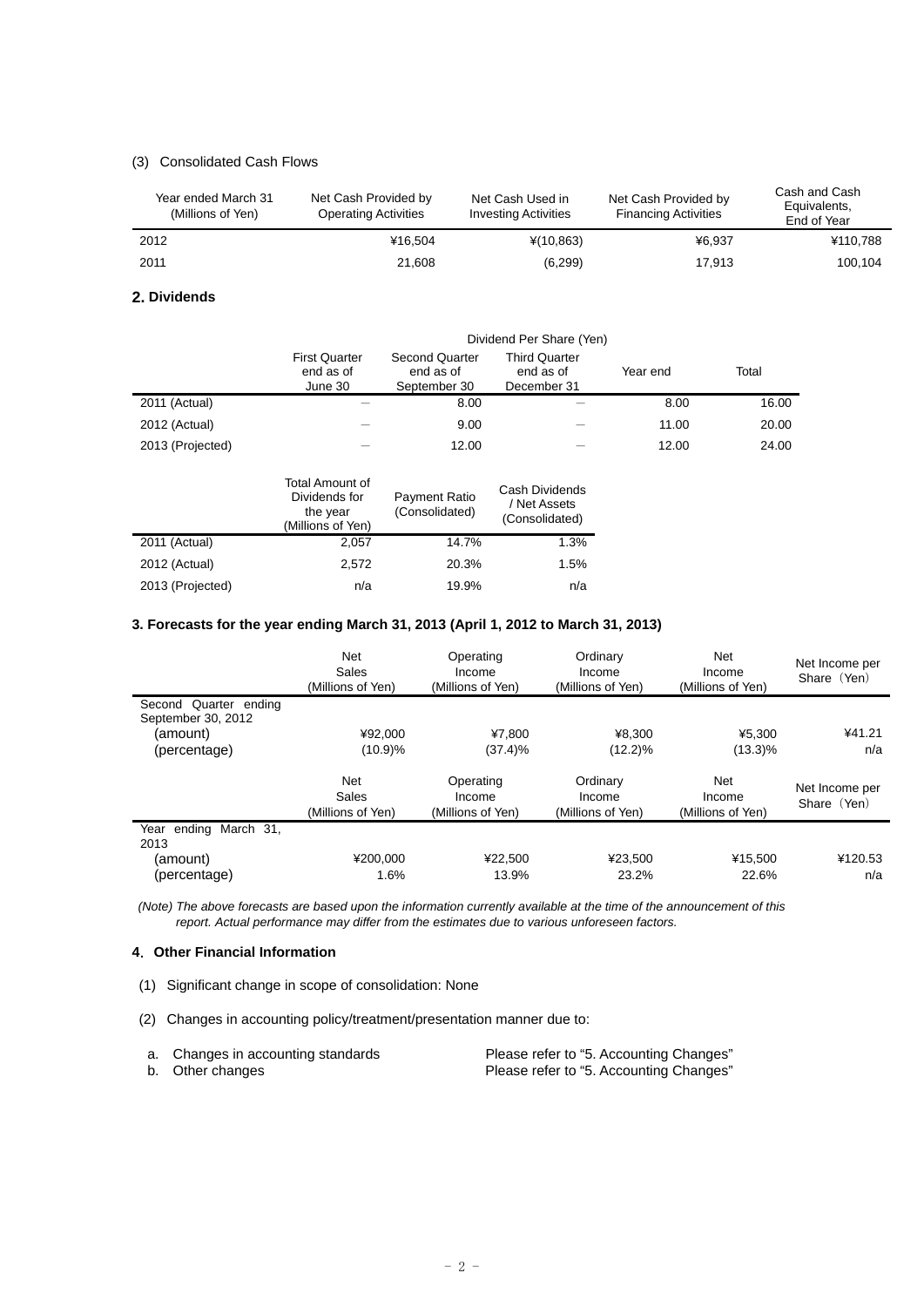#### (3) Number of shares

|    |                                         |                | (shares)    |
|----|-----------------------------------------|----------------|-------------|
| a. | Common stock issued, including treasury |                |             |
|    | stock, as of:                           | March 31, 2012 | 133,856,903 |
|    |                                         | March 31, 2011 | 133,856,903 |
| b. | Treasury stock as of:                   | March 31, 2012 | 5,258,742   |
|    |                                         | March 31, 2011 | 5,257,342   |
| C. | Average number of common stock for the  |                |             |
|    | year ended:                             | March 31, 2012 | 128,598,922 |
|    |                                         | March 31, 2011 | 128,600,650 |

#### **5**.**Accounting Changes**

(1) *Valuation method of work in process*-Prior to April 1, 2011, cost of work-in-process inventories was determined by the gross-average method. Effective April 1, 2011, THK changed the valuation method applied to made-to-order work in process to the specific identification method. This was because THK has established the new cost accounting system and changed the cost calculation method from the group-based general cost accounting method to the by-lot specific cost accounting method, in order to reflect the operating results for accounting periods more accurately by improving the cost management. Since the accounting data of specific cost have been recorded from April 1, 2011, the beginning balances of inventories were recorded at the amounts of the ending balances as of March 31, 2011, without any retroactive adjustments. The effect of changing the valuation method was to decrease work in process by ¥246 million, and to increase cost of sales by the same amount. As a result, operating income, ordinary income, and income before income taxes and minority interests decreased by ¥246 million, respectively.

(2) *Depreciation methods of property, plant and equipment*-Effective April 1, 2011, THK and certain domestic subsidiaries changed their depreciation methods of property, plant and equipment (PPE) acquired on or after April 1, 2007 to the methods required under the revised Japanese tax laws (revised in 2007), by operating the new accounting system for management of PPE corresponding to the revised tax laws. The effect of changing the depreciation methods was to decrease operating income, ordinary income, and income before income taxes and minority interests by ¥1,124 million, respectively.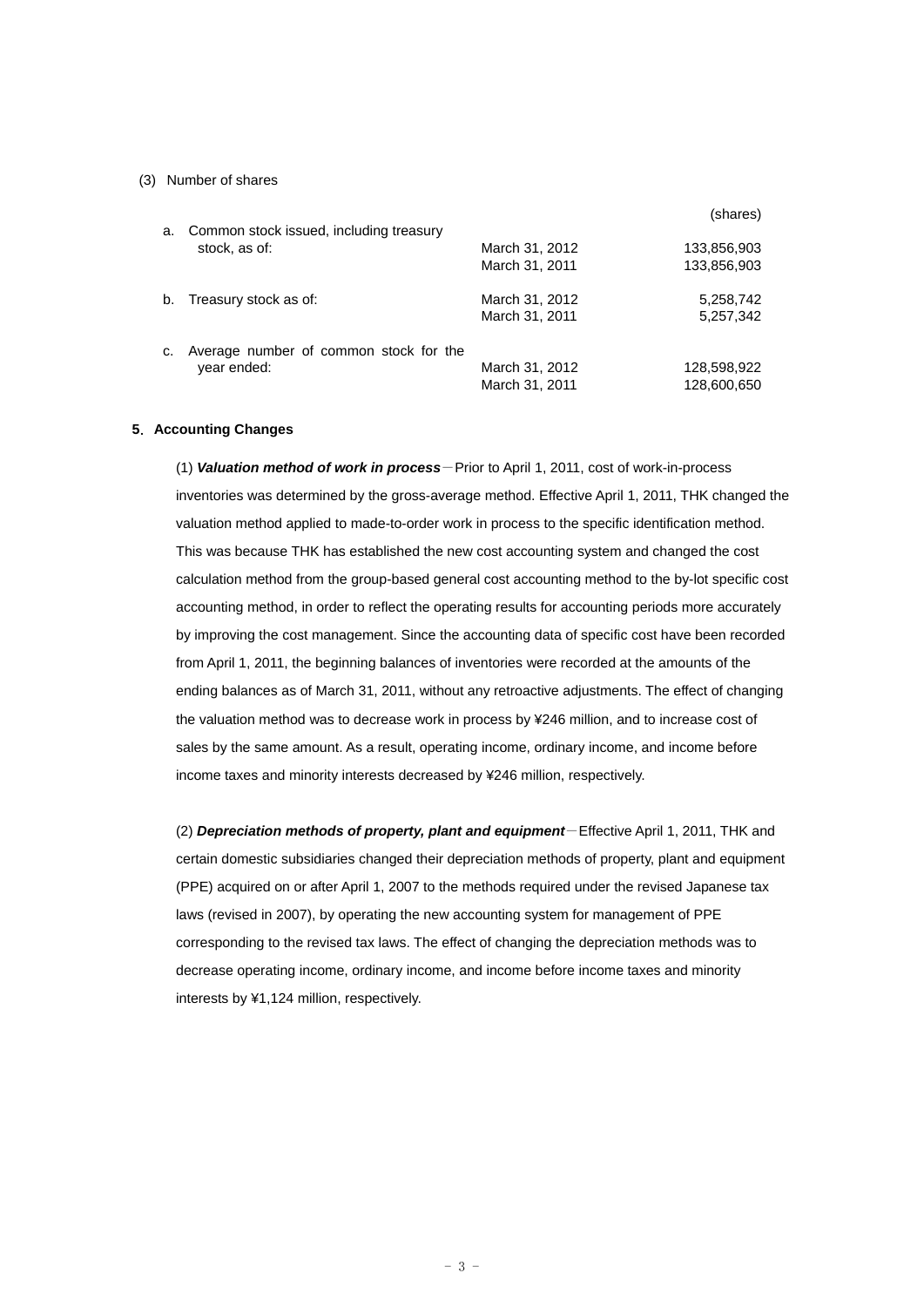(3) *Accounting Standard for Accounting Changes and Error Corrections*-Effective April 1, 2011, THK applied "Accounting Standard for Accounting Changes and Error Corrections" (Statement No. 24, issued by Accounting Standards Board of Japan (ASBJ) on December 4, 2009) and "Guidance on Accounting Standard for Accounting Changes and Error Corrections" (Guidance No. 24, issued by ASBJ on December 4, 2009). This standard is applicable to accounting changes and error corrections made on or after April 1, 2011.

(4) *Retirement benefit plan*-On October 1, 2011, THK discontinued its non-contributory funded pension plan and made a transition mainly to a defined benefit pension plan, and partially to a defined contribution pension plan. In accordance with the "Guidance on Accounting Standard for Transitions in Retirement Benefit Plans" (ASBJ Guidance No. 1), THK recorded ¥323 million of loss on reorganization of retirement benefit plans for the year ended March 31, 2012.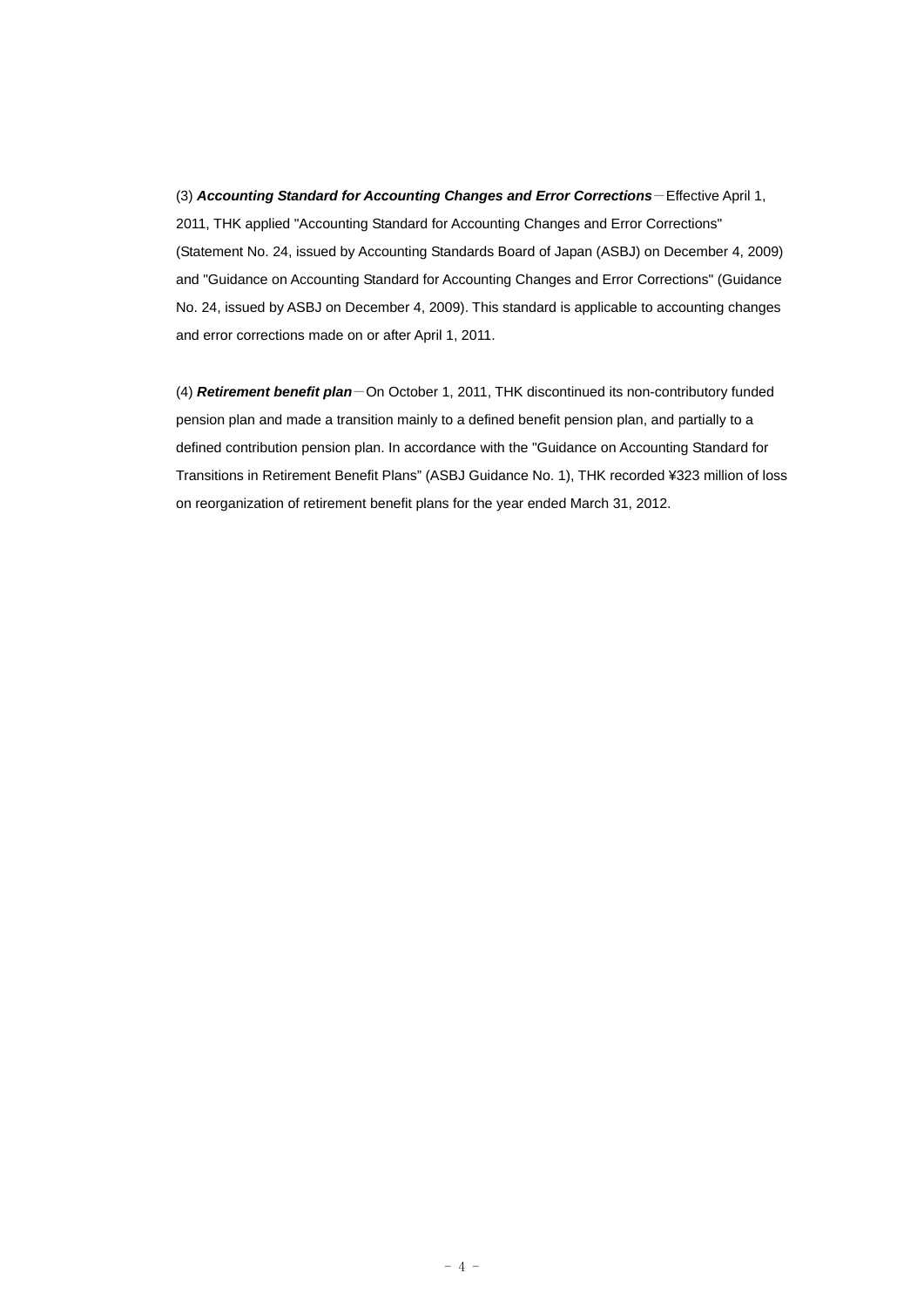## **For reference: Outline of non-consolidated financial statements**

2011 83.07 -

#### **1. Non-Consolidated operating results and financial position as of and for the year ended March 31, 2012 (April 1, 2011 to March 31, 2012)**

#### (1) Operating Results

| Year Ended March 31<br>(Millions of Yen) | <b>Net</b><br>Sales           |         | Operating<br>Income             |              | Ordinary<br>Income |          | Net<br>Income |          |
|------------------------------------------|-------------------------------|---------|---------------------------------|--------------|--------------------|----------|---------------|----------|
| 2012                                     | ¥130.107                      | (2.7) % | ¥14.493                         | (15.3) %     | ¥13.407            | (20.4) % | ¥7,957        | (25.5) % |
| 2011                                     | 133.691                       | 87.6    | 17.118                          |              | 16.846             |          | 10,683        |          |
| Year Ended March 31<br>'Yen)             | Net Income<br>Per Share-Basic |         | Net Income<br>Per Share-Diluted |              |                    |          |               |          |
| 2012                                     |                               | ¥61.88  |                                 | $\angle x$ - |                    |          |               |          |

## (2) Financial Position

|                      | <b>Total Assets</b> | Net Assets         | Net Worth Ratio | Net Assets      |
|----------------------|---------------------|--------------------|-----------------|-----------------|
|                      | (Millions of Yen)   | (Millions of Yen). | $(9)_{0}$       | Per Share (Yen) |
| As of March 31, 2012 | ¥264.495            | ¥168.099           | 63.6 %          | 1.307.14        |
| As of March 31, 2011 | 264,134             | 168,945            | 64.0            | 1,313.70        |

*(Note) Net worth ratio is defined as net worth divided by total assets. Net worth consists of shareholders' equity and adjustment/valuation items in net assets.* 

| Net worth | As of March 31, 2012: | ¥168.099 million |
|-----------|-----------------------|------------------|
|           | As of March 31, 2011: | 168.945 million  |

#### **2. Non-Consolidated forecasts for the year ending March 31, 2013 (April 1, 2012 to March 31, 2013)**

|                                             | <b>Net</b><br>Sales<br>(Millions of Yen) | Operating<br>Income<br>(Millions of Yen) | Ordinary<br>Income<br>(Millions of Yen) | Net<br>Income<br>(Millions of Yen) | Net Income per<br>Share (Yen) |
|---------------------------------------------|------------------------------------------|------------------------------------------|-----------------------------------------|------------------------------------|-------------------------------|
| Second Quarter ending<br>September 30, 2012 |                                          |                                          |                                         |                                    |                               |
| (amount)                                    | ¥59.300                                  | ¥5.600                                   | ¥5.700                                  | ¥3.600                             | ¥27.99                        |
| (percentage)                                | $(18.3)\%$                               | (41.8)%                                  | (7.1)%                                  | 2.2%                               | n/a                           |
|                                             | <b>Net</b><br>Sales<br>(Millions of Yen) | Operating<br>Income<br>(Millions of Yen) | Ordinary<br>Income<br>(Millions of Yen) | Net<br>Income<br>(Millions of Yen) | Net Income per<br>Share (Yen) |
| ending<br>March 31.<br>Year<br>2013         |                                          |                                          |                                         |                                    |                               |
| (amount)                                    | ¥128,200                                 | ¥15,000                                  | ¥15,400                                 | ¥9,600                             | ¥74.65                        |
| (percentage)                                | (1.5)%                                   | 3.5%                                     | 14.9%                                   | 20.6%                              | n/a                           |

*(Note) The above forecasts are based upon the information currently available at the time of the announcement of this report. Actual performance may differ from the estimates due to various unforeseen factors.*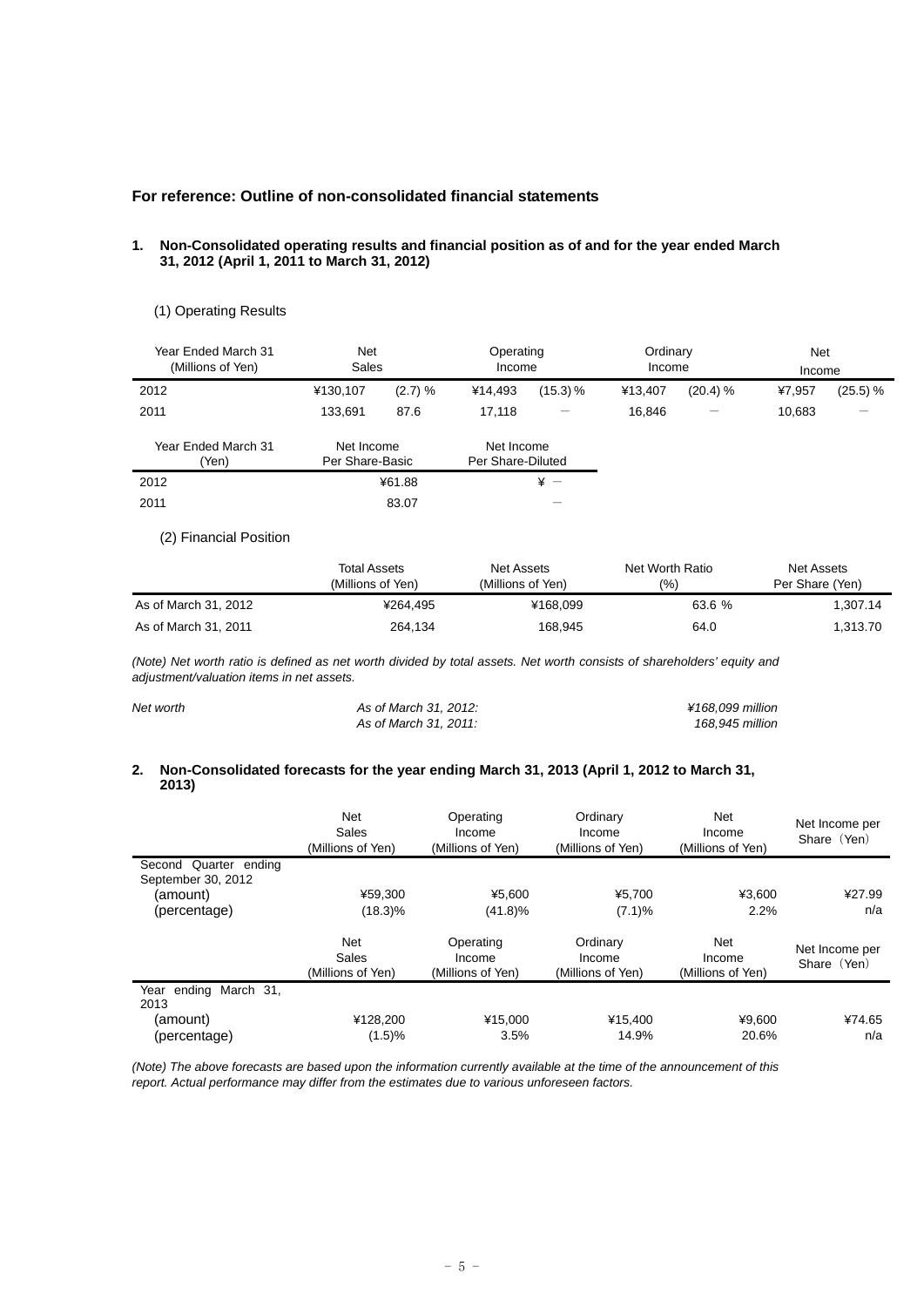## **Management's Discussion and Analysis**

**Operating results (From April 1, 2011 to March 31, 2012)** 

#### **(1) Summary of Overall Performance**

During the first half of the year ended March 31, 2012, the global economy continued along its path of recovery buoyed by the economic growth in developing countries. In the latter half of the fiscal year, however, the world economic growth showed a slowdown trend caused by the financial problem in Europe and restraint measures of developing countries. In Japan, although the economy has started to turn into the recovery with the restoration from the disaster, there were weaknesses, especially in export, in the latter half of the fiscal year, which was due to the ongoing appreciation of the yen and the slowdown in the economic growth of development countries. In the overseas economy, while the United States of America showed its stable recovery, Europe showed the slowdown in its economic growth. The economic expansion of developing countries continued, but the momentum became slower.

The THK Group has identified "Full-Scale Globalization" and the "Development of New Business Areas" as cornerstones of its growth strategy and efforts to expand its business domain. Amid growing clarity in the expansion of developing countries, the THK Group took steps to upgrade and expand its sales network particularly in such developing countries as China, which are anticipated to experience market growth, and to enhance productivity. As a result, though there was a sign of slowdown in the latter half of the fiscal year, the THK Group successfully linked the steady upswing in global demand to higher sales. Taking the aforementioned factors into consideration, net sales increased by ¥6,204 million, or 3.3%, to ¥196,866 million for the fiscal year.

On the cost front, the THK Group implemented various activities to improve its productivity. Those activities include an across-the-division project to reinforce the operating foundations, namely, P25 Project. Due to the ongoing appreciation of the yen and effect of changes in the valuation methods of inventories as well as depreciation method of property, plant and equipment, however, the cost of sales to sales ratio worsened by 1.2% from a year earlier to 72.6%.

Selling, general and administrative expenses (SG&A) increased due mainly to outsourcing expenses for establishing system to strengthen our Business Continuity Plans, despite our efforts to contain various expenses and to improve operating efficiency. As a result, SG&A expenses increased by ¥1,631 million, or 5.0%, to ¥34,229 million. The ratio to net sales worsened by 0.3% from a year earlier to 17.4%.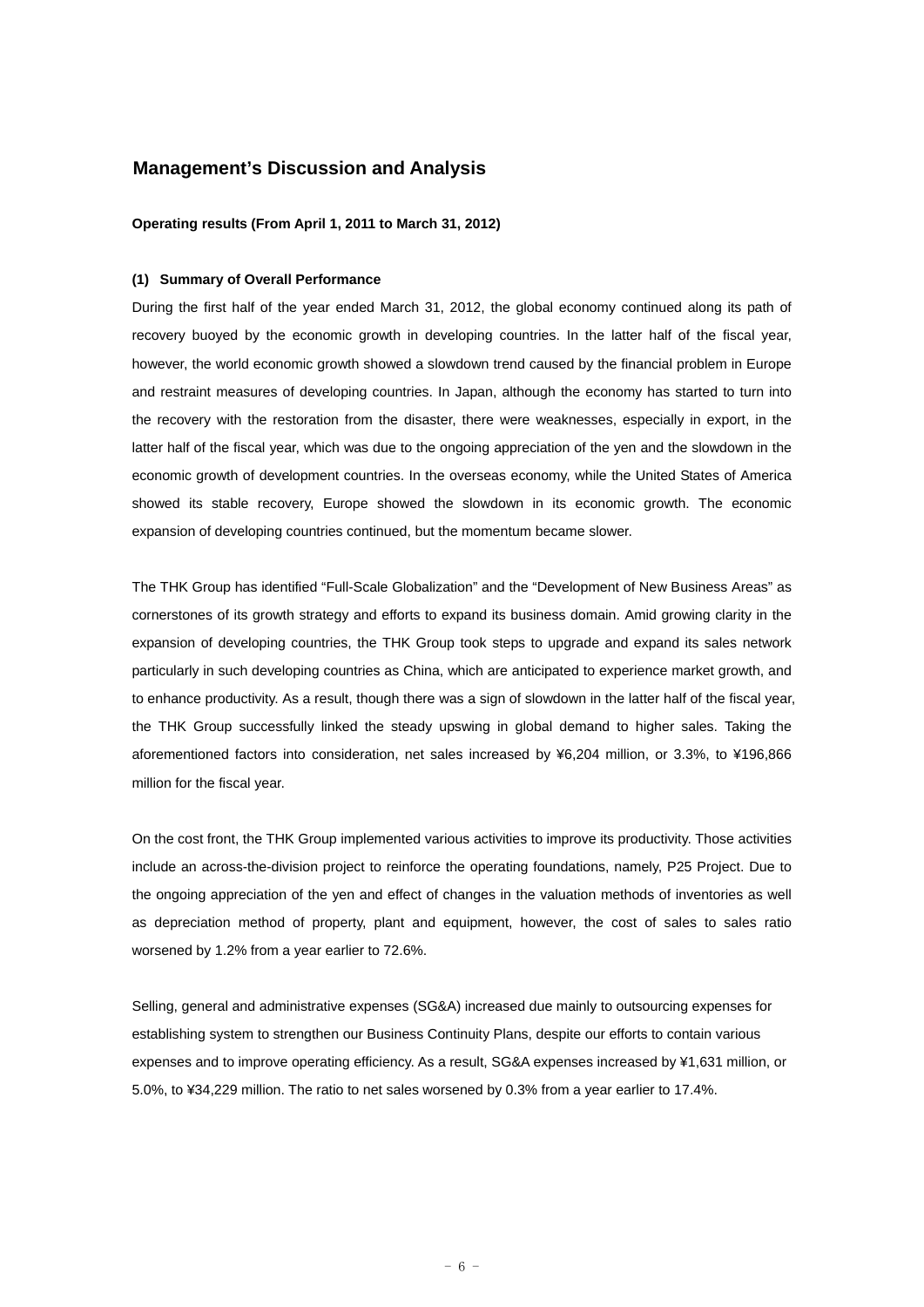As a result, operating income decreased from a year earlier by ¥2,098 million, or 9.6%, to ¥19,745 million. The operating income/net sales ratio dropped by 1.5% to 10.0%

Net non-operating income/expense was expense of ¥673 million due mainly to a combined effect of ¥702 million of equity earnings of affiliates and ¥1,778 million of foreign exchange loss. As a result, ordinary income decreased from a year earlier by ¥2,559 million, or 11.8%, to ¥19,072 million. Net income for the fiscal year also decreased from a year earlier by ¥1,317 million, or 9.4%, to ¥12,641 million.

#### **(2) Segment Information**

#### (Japan)

In Japan, although the economy has started to turn into the recovery with the restoration from the disaster, there were weaknesses, especially in export, in the latter half of the period which was due to the ongoing appreciation of the yen and the slowdown in the economic growth of development countries. In the first half of the fiscal year, THK successfully increased sales by capturing the robust demand of its mainstay customers in the industrial machine tool industry that were expanding their export activities by dint of the growth of developing countries. In the latter half of the fiscal year, however, since there was a slowdown in demand of the electronics industry, net sales for the year amounted to ¥125,956 million, down ¥1,988 million, or 1.6%, from the figure one year earlier. There were positive effects from various operating activities such as our across-the-division project, namely, P25 Project, which has reinforced THK's business foundations; however, operating income in Japan amounted to ¥16,615 million, down ¥1,706 million, or 9.3%, due to the ongoing appreciation of the yen and the effects of changes in the valuation methods of inventories as well as depreciation method of property, plant and equipment.

#### (The Americas)

In the Americas, trends in automobile production were firm. Amid a positive upswing in capital investment, the THK Group took steps to expand transactions with existing customers and to cultivate new business fields. Based on these endeavors, sales were robust, to the machine tool industry and the electronics industry in particular, amounting to ¥21,835 million, up ¥1,226 million, or 6.0%, from the figure one year earlier. Operating income amounted to ¥1,182 million, down ¥625 million, or 34.6%, from the figure one year earlier. This was mainly attributable to the appreciation of the yen against U.S. dollar.

#### (Europe)

In the latter half of the fiscal year, a slowdown was found in the economy. While machine manufacturers expanded exports to Asia by dint of the weak euro, THK worked diligently to expand transactions with existing customers and to cultivate new business fields. As a result, the THK Group successfully linked the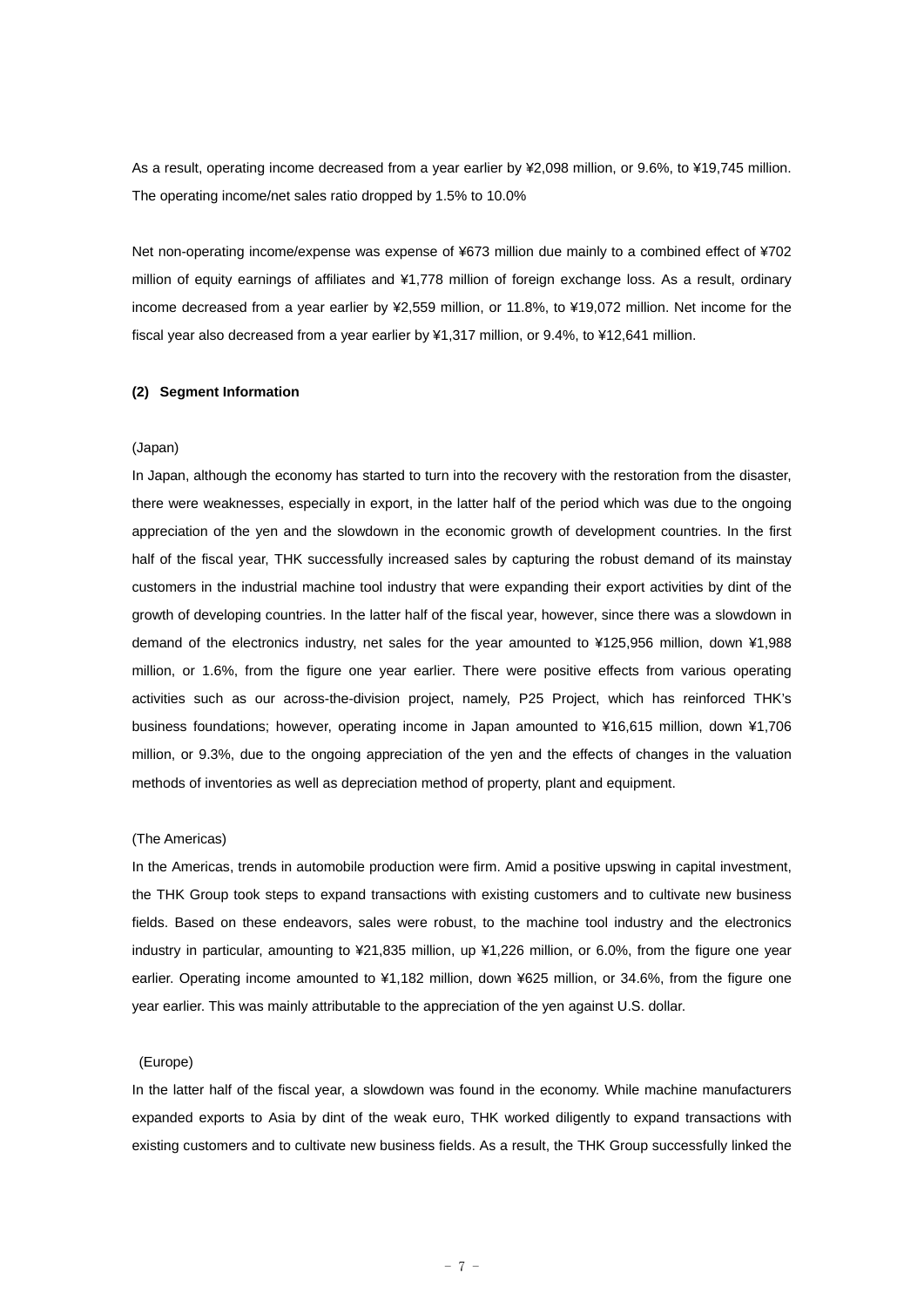steady upswing in demand to higher sales amounted to ¥19,868 million, up ¥3,769 million, or 23.4%, from the figure one year earlier. However, ¥283 million of operating loss was recorded, though it improved by ¥651 million as compared to the figure one year earlier, due mainly to the rapid appreciation of the yen against euro.

#### (China)

While capital investments increased by dint of the strong economic growth, the THK Group implemented aggressive business activities by taking advantage of sales channels that we have developed. In addition, the THK Group proactively enhanced its productivity to link the steady upswing in demand to higher sales. Although weakened momentum in demand affected by the restraint measures were found in the latter half of the period, the THK Group successfully linked the steady upswing in demand especially in its mainstay customers in the industrial machine tool industry in the first half of the period. As a result, sales amounted to ¥17,117 million, up ¥3,147 million, or 22.5%, from the figure one year earlier. Operating income amounted to ¥2,596 million, up ¥129 million, or 5.3%, from the figure one year earlier.

#### (Other)

In other countries and regions including Taiwan, India and ASEAN, THK continues to expand transactions with existing customers while cultivating new customers. In the latter half of the period, though there was a slowdown in demand of the electronics industry as well as weakened demand of machine manufacturers in Taiwan affected by the restraint measures in China, the THK Group successfully linked the steady upswing in demand in the first half of the period. As a result, sales amounted to ¥12,089 million, up ¥49 million, or 0.4%, from the figure one year earlier. Operating income amounted to ¥503 million, down ¥42 million, or 7.8%, from the figure one year earlier, due to the appreciation of the yen.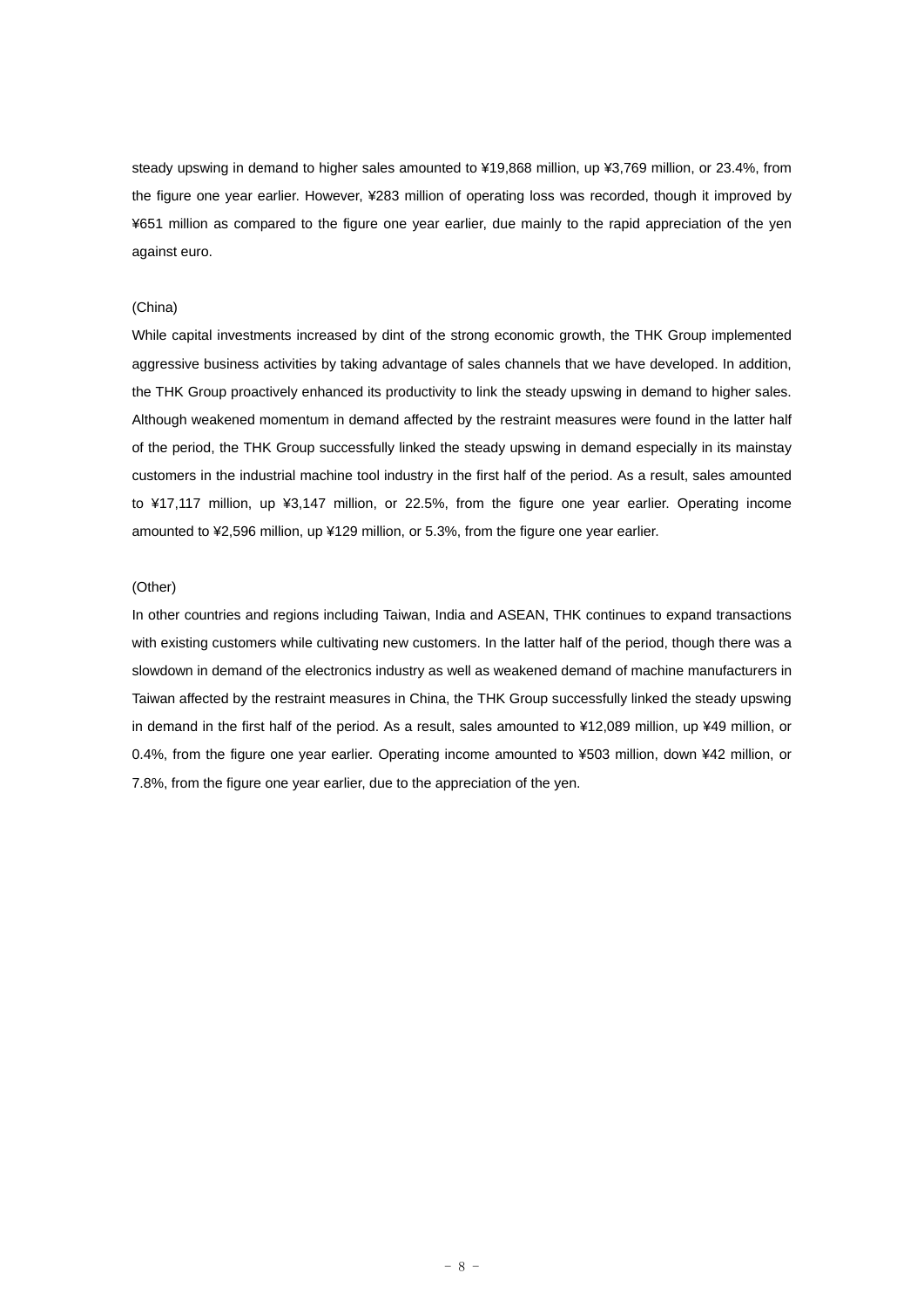#### **(3) Forecasts for the fiscal year ending March 31, 2013**

Considering the latest recovering demand situation, we expect ¥200,000 million of net sales for the year ending March 31, 2013. We also expect ¥22,500 million of operating income, ¥23,500 million of ordinary income, and ¥15,500 million of net income that would be derived by the increase in sales and implementing more effective cost control.

#### -Consolidated

|                     | <b>Net Sales</b> | Operating Income | Ordinary Income | Net Income |
|---------------------|------------------|------------------|-----------------|------------|
| Millions of Yen     | ¥200.000         | ¥22.500          | ¥23.500         | ¥15.500    |
| Component ratio (%) | 100.0%           | 11.3%            | 11.8%           | 7.8%       |
| Fluctuation (%)     | .6%              | 13.9%            | 23.2%           | 22.6%      |

#### -Non consolidated

|                     | Net Sales | Operating Income | Ordinary Income | Net Income |
|---------------------|-----------|------------------|-----------------|------------|
| Millions of Yen     | ¥128.200  | ¥15,000          | ¥15.400         | ¥9.600     |
| Component ratio (%) | 100.0%    | 11.7%            | 12.0%           | 7.5%       |
| Fluctuation (%)     | $(1.5)\%$ | 3.5%             | 14.9%           | 20.6%      |

*(Note) Average exchange rates assumed and used for above forecasts are as follows: U.S.dollar 1=¥80.00 Euro 1=¥104.00* 

### **Financial position (As of March 31, 2012)**

Total assets stood at ¥288,333 million, ¥8,564 million more than the previous fiscal year-end, due mainly to a combined effect of increase in cash and bank deposits by ¥10,684 million and decrease in accounts and notes receivable by ¥3,407 million.

Total liabilities stood at ¥112,816 million, ¥984 million more than the previous fiscal year-end, due mainly to a combined effect of decrease in (a) accounts and notes payable by ¥4,081 million, (b) income taxes payable by ¥3,656 million, and (c) reserve for employees' retirement benefits by ¥1,981 million, and ¥10,000 million bonds newly issued in this fiscal year.

Net assets stood at ¥175,516 million, ¥7,579 million more than the previous fiscal year-end, due mainly to a combined effect of increase in (a) retained earnings by ¥10,529 million and (b) minority interests by ¥446 million, and decrease in foreign currency translation adjustments by ¥3,822 million.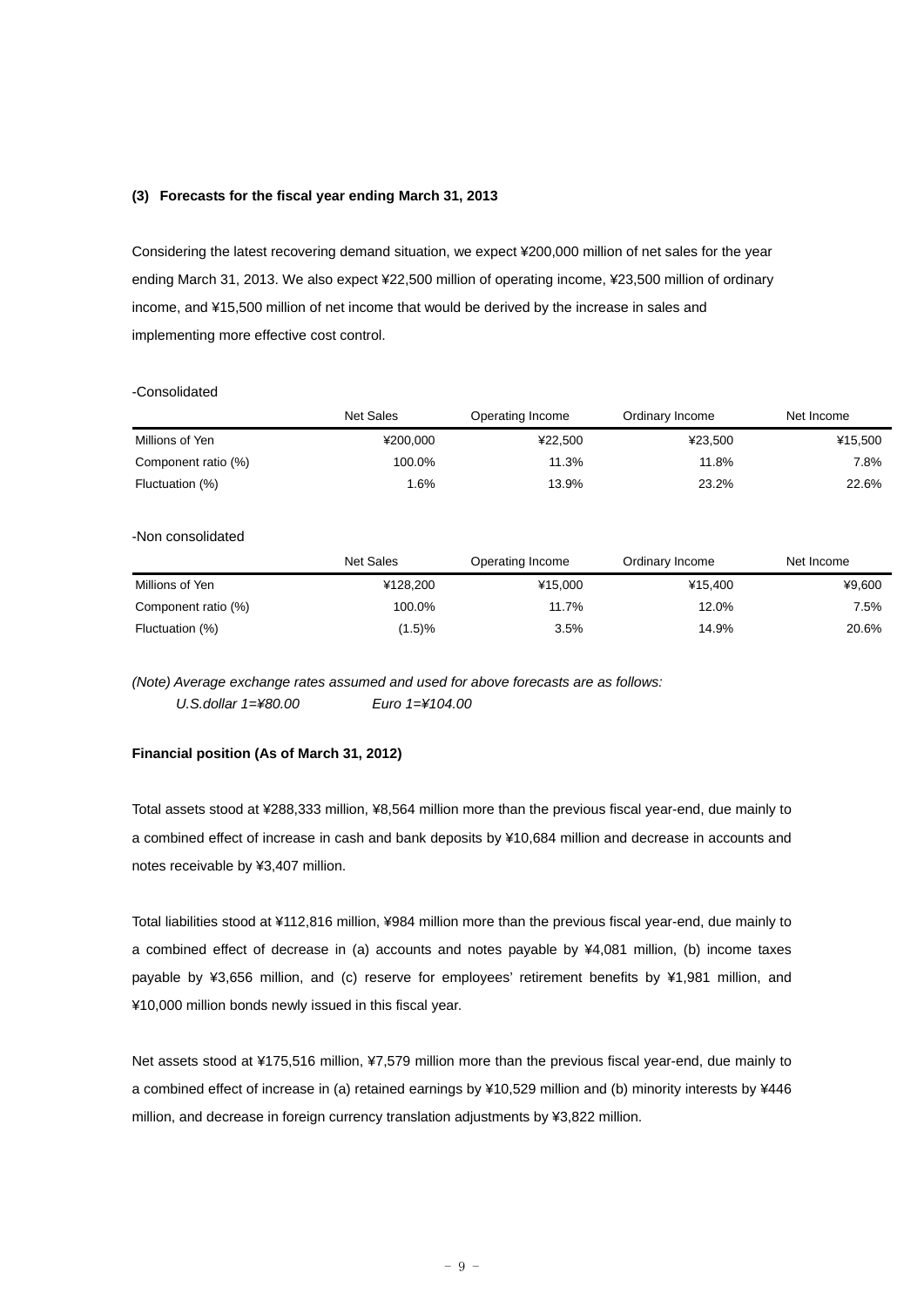### **For reference: Cash Flow Indices**

| Year ended March 31                                    | 2008  | 2009  | 2010  | 2011  | 2012 |
|--------------------------------------------------------|-------|-------|-------|-------|------|
| Net Worth / Total Assets (%)                           | 72.3  | 73.4  | 68.2  | 59.6  | 60.3 |
| Market Capitalization /<br>Total Assets (%)            | 87.0  | 73.6  | 115.5 | 100.1 | 78.1 |
| Interest-bearing Debt /<br>Operating Cash Flow (years) | 0.3   | 0.8   | 6.8   | 2.3   | 3.6  |
| Operating Cash Flow /<br>Interest Paid (times)         | 105.0 | 211.8 | 9.0   | 37.1  | 25.3 |

*(Note 1) All indices are computed based on consolidated data.* 

*(Note 2) Market capitalization equals the stock price at the end of year multiplied by the number of issued shares at the end of year.* 

*(Note 3) Zero Coupon Convertible bonds are included in the interest-bearing debt.* 

## **Basic Policies Regarding Distribution of Profits and Dividends**

Not only its basic policy which is to provide shareholders with stable and continuous dividends, THK places priority on providing shareholders with proactive distribution of profit befitting operating results, simultaneously strengthening its financial soundness by securing internal reserve. THK plans to make effective use of internal reserve by investing research and development activities, production facilities, and IT systems, to respond globalization.

In accordance with these policies, the Company plans ¥11.00 per share for the year-end dividends. As a result, cash dividends applicable for the year ended March 31, 2012 will be ¥20.00 per share, with the interim dividends of ¥9.00 per share. The Company also plans ¥24.00 per share in total (¥12.00 per share at the semiannual-end) for the year ending March 31, 2013.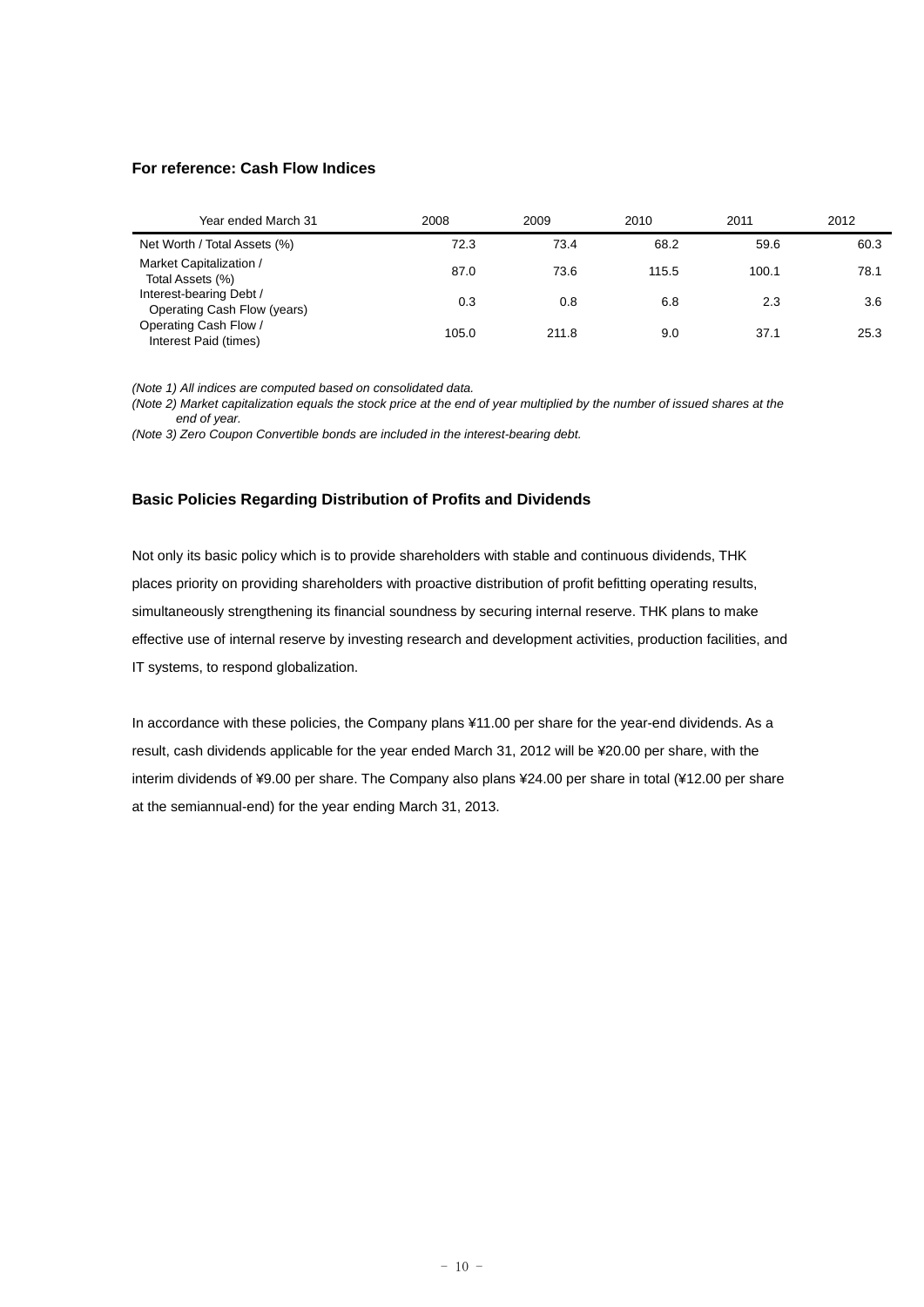## **Consolidated Financial Statements**

|                                          |                                                    | (Millions of Yen)                                 |
|------------------------------------------|----------------------------------------------------|---------------------------------------------------|
|                                          | Year End<br>-Previous Year<br>As of March 31, 2011 | Year End<br>-Current Year<br>As of March 31, 2012 |
| Assets                                   |                                                    |                                                   |
| Current assets:                          |                                                    |                                                   |
| Cash and bank deposits                   | ¥100,104                                           | ¥110,788                                          |
| Accounts and notes receivable            | 56,442                                             | 53,034                                            |
| Merchandise and finished goods           | 9,780                                              | 10,411                                            |
| Work in process                          | 6,396                                              | 4,858                                             |
| Raw materials and supplies               | 10,728                                             | 10,965                                            |
| Deferred tax assets                      | 3,029                                              | 3,427                                             |
| Short-term loans receivable              | 2,003                                              | 2,002                                             |
| Other current assets                     | 3,365                                              | 3,308                                             |
| Less: Allowance for bad debts            | (184)                                              | (145)                                             |
| Total current assets                     | 191,665                                            | 198,652                                           |
| Fixed assets:                            |                                                    |                                                   |
| Property, plant and equipment:           |                                                    |                                                   |
| <b>Buildings and structures</b>          | 50,592                                             | 51,712                                            |
| Accumulated depreciation                 | (26, 604)                                          | (28, 317)                                         |
| Buildings and structures-net             | 23,988                                             | 23,395                                            |
| Machinery, equipment and vehicles        | 120,307                                            | 126,932                                           |
| Accumulated depreciation                 | (88, 084)                                          | (92, 880)                                         |
| Machinery, equipment and vehicles-net    | 32,223                                             | 34,052                                            |
| Land                                     | 12,892                                             | 12,936                                            |
| Construction in progress                 | 3,746                                              | 6,605                                             |
| Other                                    | 14,302                                             | 15,205                                            |
| Accumulated depreciation                 | (11, 743)                                          | (12, 582)                                         |
| Other-net                                | 2,558                                              | 2,622                                             |
| Total property, plant and equipment -net | 75,409                                             | 79,612                                            |
| Intangibles                              |                                                    |                                                   |
| Goodwill                                 | 117                                                | 1,413                                             |
| Other                                    | 976                                                | 1,193                                             |
| Total intangibles                        | 1,093                                              | 2,606                                             |
| Investments and other                    |                                                    |                                                   |
| Long-term investments in securities      | 5,253                                              | 4,841                                             |
| Deferred tax assets                      | 1,031                                              | 579                                               |
| Other                                    | 5,619                                              | 2,119                                             |
| Less: Allowance for bad debts            | (304)                                              | (77)                                              |
| Total investments and other              | 11,599                                             | 7,462                                             |
| <b>Total fixed assets</b>                | 88,103                                             | 89,680                                            |
| <b>Total assets</b>                      | 279,768                                            | 288,333                                           |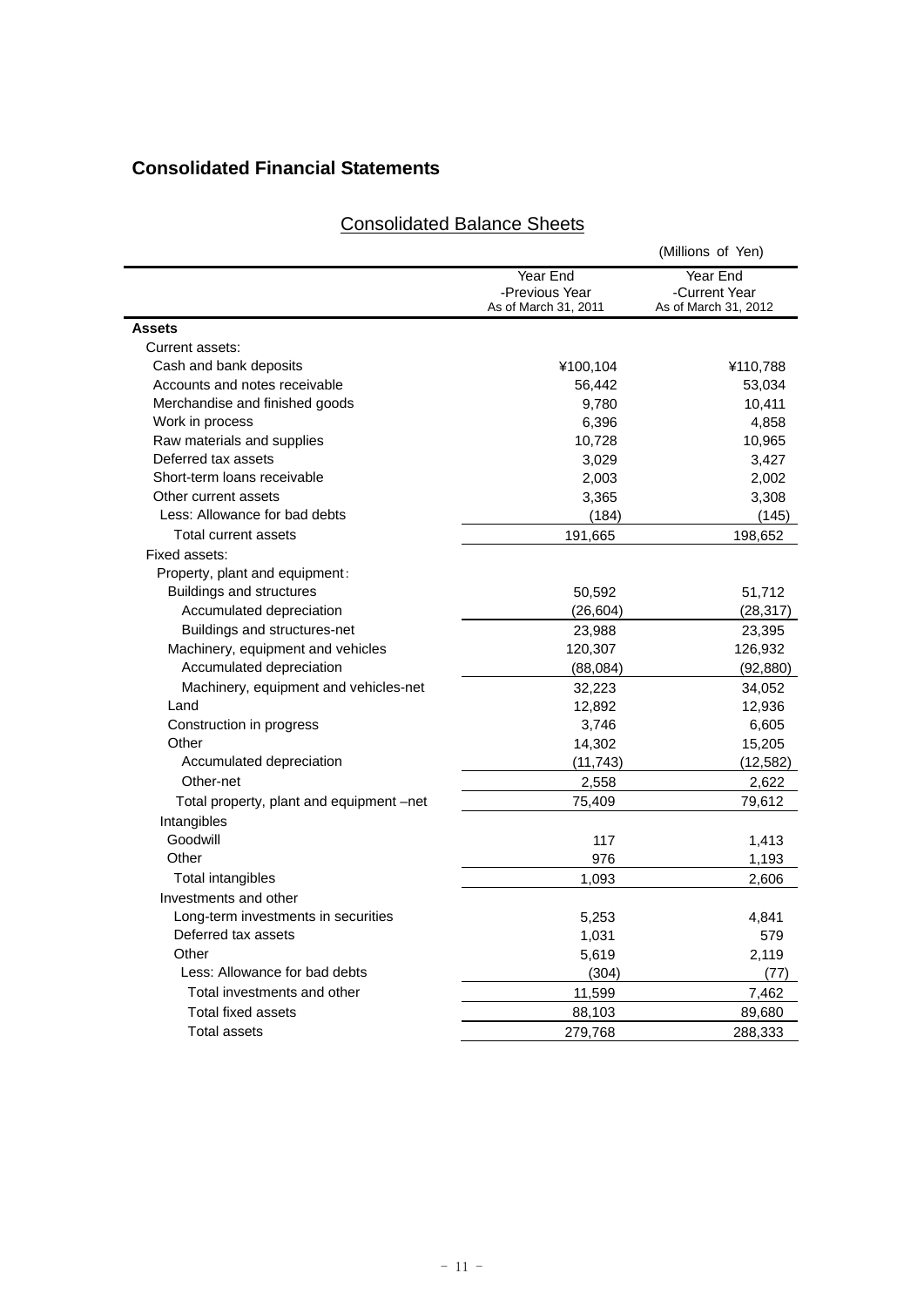|                                               |                                                    | (Millions of Yen)                                 |
|-----------------------------------------------|----------------------------------------------------|---------------------------------------------------|
|                                               | Year End<br>-Previous Year<br>As of March 31, 2011 | Year End<br>-Current Year<br>As of March 31, 2012 |
| Liabilities                                   |                                                    |                                                   |
| Current liabilities:                          |                                                    |                                                   |
| Accounts and notes payable                    | ¥31,743                                            | ¥27,661                                           |
| Lease obligation                              | 50                                                 | 187                                               |
| Income taxes payable                          | 5,808                                              | 2,151                                             |
| Accrued bonuses to employees                  | 2,758                                              | 3,122                                             |
| Accrued bonuses to directors and corporate    |                                                    |                                                   |
| auditors                                      | 50                                                 |                                                   |
| Other                                         | 11,550                                             | 11,418                                            |
| <b>Total current liabilities</b>              | 51,961                                             | 44,542                                            |
| Long-term liabilities:                        |                                                    |                                                   |
| <b>Bonds</b>                                  | 30,000                                             | 40,000                                            |
| Long-term bank loans                          | 20,000                                             | 20,000                                            |
| Lease obligation                              | 59                                                 | 500                                               |
| Deferred tax liabilities                      | 3,710                                              | 3,473                                             |
| Reserve for employees' retirement benefits    | 4,963                                              | 2,982                                             |
| Reserve for retirement benefits for directors |                                                    |                                                   |
| and corporate auditors                        | 89                                                 | 114                                               |
| Reserve for product warranty                  | 110                                                | 109                                               |
| Other                                         | 935                                                | 1,094                                             |
| Total long-term liabilities                   | 59,870                                             | 68,274                                            |
| <b>Total liabilities</b>                      | 111,831                                            | 112,816                                           |
| <b>Net assets</b>                             |                                                    |                                                   |
| Shareholders' equity:                         |                                                    |                                                   |
| Common stock                                  | 34,606                                             | 34,606                                            |
| Additional paid-in capital                    | 44,342                                             | 44,584                                            |
| Retained earnings                             | 110,632                                            | 121,161                                           |
| Treasury stock                                | (11, 359)                                          | (11, 362)                                         |
| Total shareholders' equity                    | 178,221                                            | 188,990                                           |
| Accumulated other comprehensive income:       |                                                    |                                                   |
| Net unrealized gain on other securities       | 590                                                | 777                                               |
| Foreign currency translation adjustments      | (12,080)                                           | (15,903)                                          |
| Total accumulated other comprehensive         |                                                    |                                                   |
| income                                        | (11, 490)                                          | (15, 126)                                         |
| <b>Minority Interests</b>                     | 1,206                                              | 1,652                                             |
| Total net assets                              | 167,937                                            | 175,516                                           |
| Total liabilities and net assets              | 279,768                                            | 288,333                                           |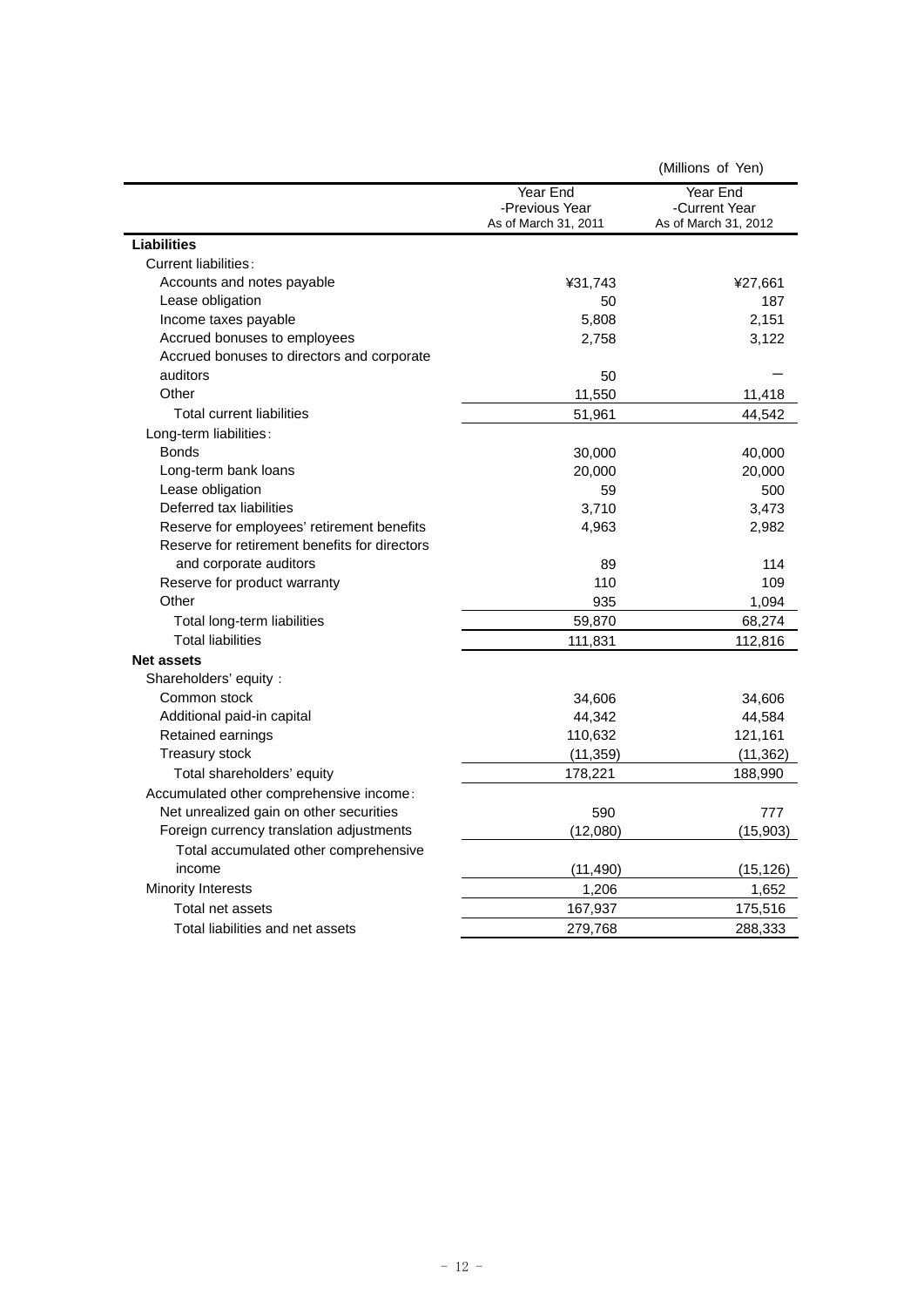| <b>Consolidated Statements of Income</b> |  |  |
|------------------------------------------|--|--|
|                                          |  |  |

 $\blacksquare$ 

Ĭ.

|                                                |                                                                           | (Millions of Yen)                                                         |
|------------------------------------------------|---------------------------------------------------------------------------|---------------------------------------------------------------------------|
|                                                | Year Ended<br>March 31, 2011<br>(From April 1, 2010<br>to March 31, 2011) | Year Ended<br>March 31, 2012<br>(From April 1, 2011<br>to March 31, 2012) |
| Net sales                                      | ¥190,661                                                                  | ¥196,866                                                                  |
| Cost of sales                                  | 136,219                                                                   | 142,891                                                                   |
| Gross profit                                   | 54,442                                                                    | 53,975                                                                    |
| Selling, general and administrative expenses:  |                                                                           |                                                                           |
| Freight expenses                               | 3,312                                                                     | 3,727                                                                     |
| Advertisement expenses                         | 756                                                                       | 750                                                                       |
| Salaries and benefits                          | 11,077                                                                    | 10,601                                                                    |
| Accrual for bonuses                            | 972                                                                       | 1,198                                                                     |
| Accrual for bonuses to directors and corporate |                                                                           |                                                                           |
| auditors                                       | 50                                                                        |                                                                           |
| Net periodic retirement costs                  | 372                                                                       | 443                                                                       |
| Rent expenses                                  | 1,745                                                                     | 1,683                                                                     |
| Depreciation and amortization                  | 845                                                                       | 1,052                                                                     |
| Research and development                       | 3,639                                                                     | 3,899                                                                     |
| Amortization of goodwill                       | 22                                                                        | 181                                                                       |
| Other                                          | 9,803                                                                     | 10,691                                                                    |
| Total selling, general and administrative      |                                                                           |                                                                           |
| expenses                                       | 32,598                                                                    | 34,229                                                                    |
| Operating income                               | 21,844                                                                    | 19,745                                                                    |
| Non-operating income:                          |                                                                           |                                                                           |
| Interest income                                | 211                                                                       | 396                                                                       |
| Dividend income                                | 39                                                                        | 54                                                                        |
| Equity earnings of affiliates                  | 438                                                                       | 702                                                                       |
| Rent income                                    | 273                                                                       | 282                                                                       |
| Other                                          | 726                                                                       | 738                                                                       |
| Total non-operating income                     | 1,689                                                                     | 2,174                                                                     |
| Non-operating expenses:                        |                                                                           |                                                                           |
| Interest expenses                              | 582                                                                       | 651                                                                       |
| Foreign exchange loss, net                     | 877                                                                       | 1,778                                                                     |
| Other                                          | 442                                                                       | 418                                                                       |
| Total non-operating expenses                   | 1,902                                                                     | 2,848                                                                     |
| Ordinary income                                | 21,631                                                                    | 19,072                                                                    |
|                                                |                                                                           |                                                                           |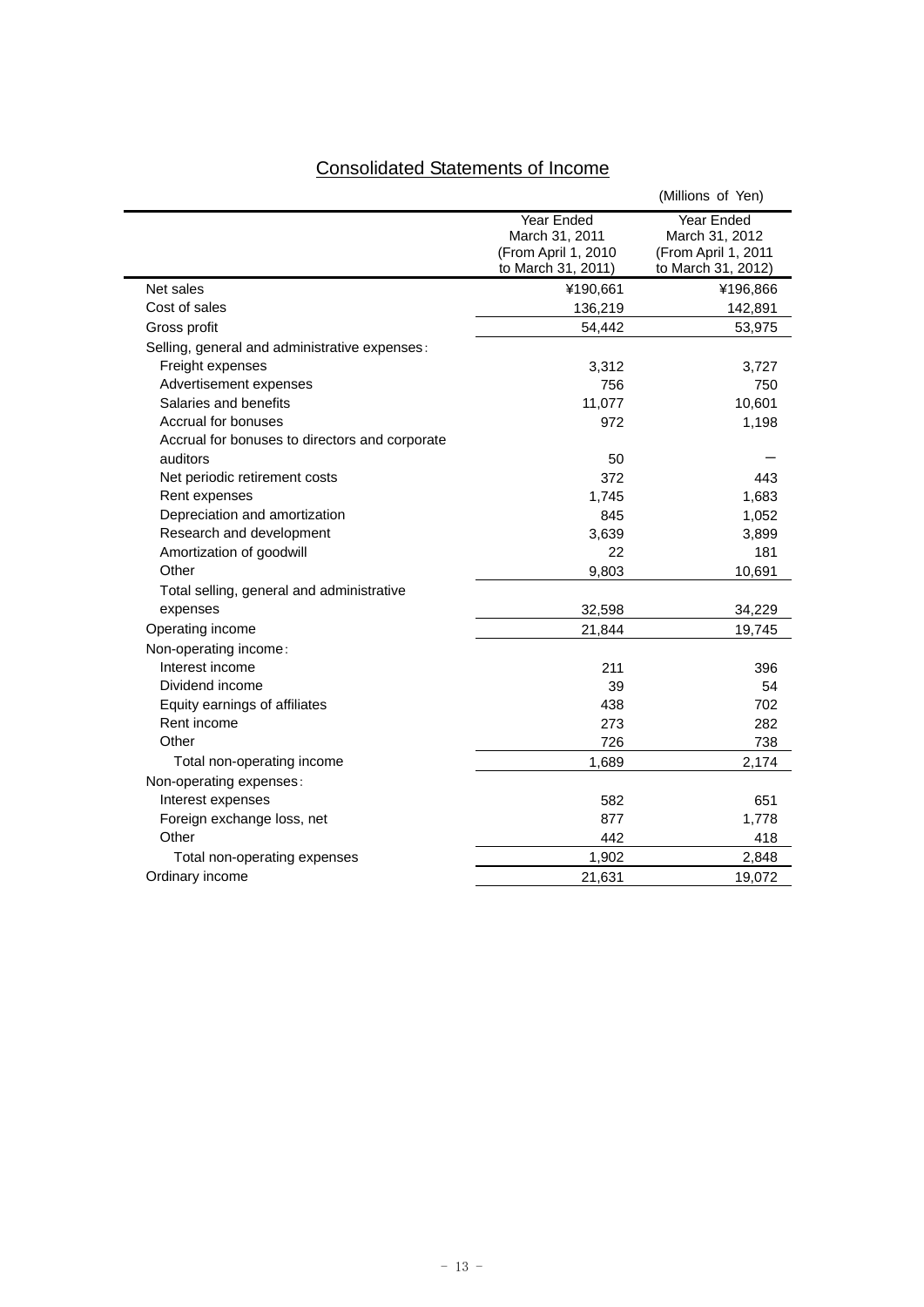|                                                 | Year Ended           | Year Ended          |
|-------------------------------------------------|----------------------|---------------------|
|                                                 | March 31, 2011       | March 31, 2012      |
|                                                 | (From April 1, 2010) | (From April 1, 2011 |
|                                                 | to March 31, 2011)   | to March 31, 2012)  |
| Extraordinary gain:                             |                      |                     |
| Gain on sales of property, plant and equipment  | ¥29                  | ¥13                 |
| Subsidies for employment adjustment             | 2                    |                     |
| Gain on sale of investments in securities       |                      | $\overline{7}$      |
| Subsidy income                                  | 125                  | 21                  |
| Other                                           | 20                   |                     |
| Total extraordinary gain                        | 176                  | 43                  |
| Extraordinary losses:                           |                      |                     |
| Loss on sales of property, plant and equipment  | 25                   | 23                  |
| Loss on disposal of property, plant and         |                      |                     |
| equipment                                       | 62                   | 96                  |
| Loss on write-down of investments in securities | 43                   | 13                  |
| Loss on termination of insurance contracts      |                      | 70                  |
| Loss on reorganization of retirement benefit    |                      |                     |
| plans                                           |                      | 323                 |
| Loss related to the Great East Japan            |                      |                     |
| Earthquake                                      | 41                   |                     |
| Other                                           | 22                   | 68                  |
| Total extraordinary losses                      | 195                  | 594                 |
| Income before income tax and minority interests | 21,612               | 18,520              |
| Income taxes-current                            | 6,371                | 5,553               |
| Income taxes-deferred                           | 1,082                | 20                  |
| Total income taxes                              | 7,454                | 5,574               |
| Income before minority interests                | 14,158               | 12,946              |
| Minority interests                              | 199                  | 304                 |
| Net income                                      | 13.959               | 12.641              |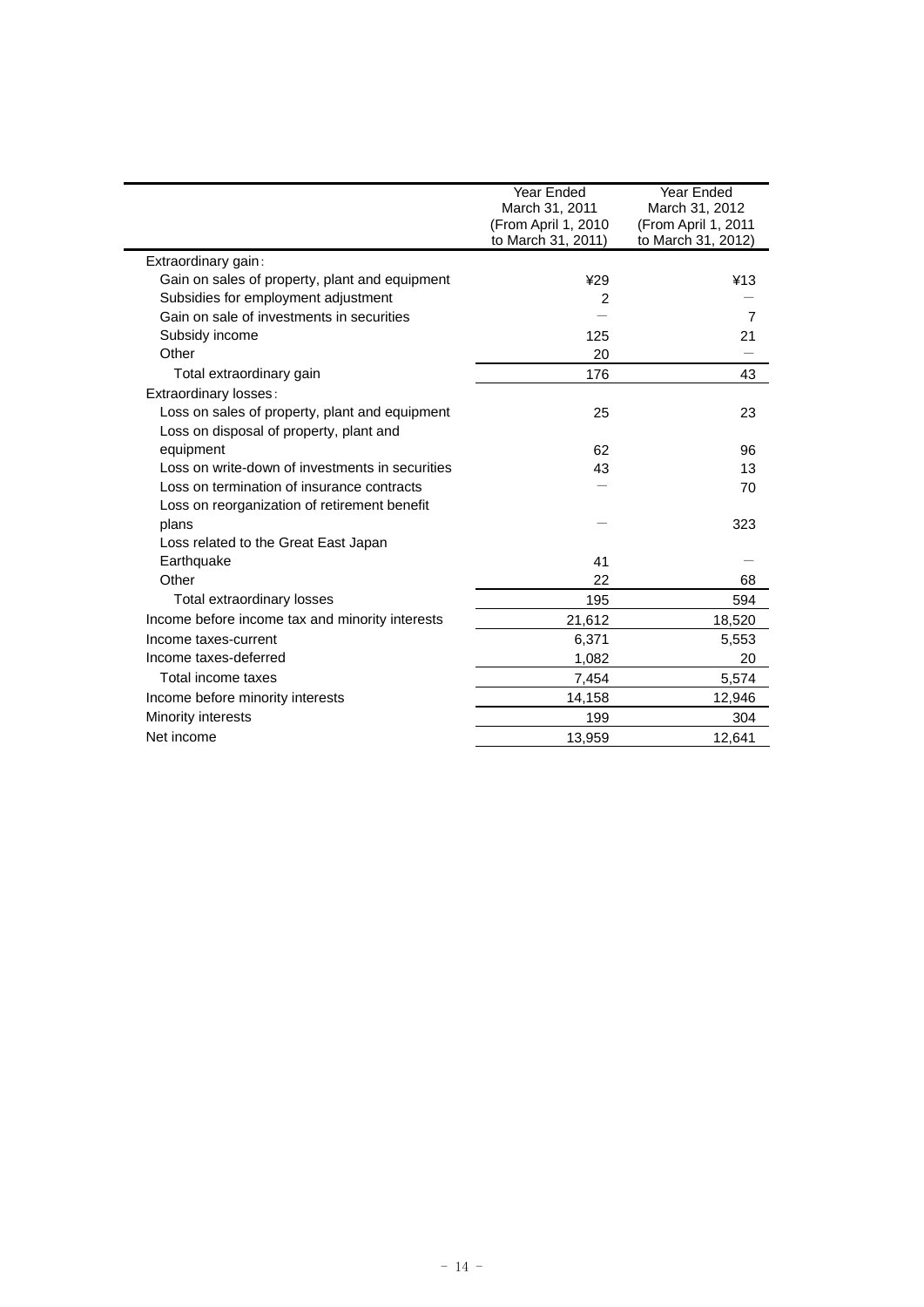| <b>Consolidated Statements of Comprehensive Income</b> |  |  |  |  |  |
|--------------------------------------------------------|--|--|--|--|--|
|--------------------------------------------------------|--|--|--|--|--|

|                                                     |                                                                            | (Millions of Yen)                                                         |
|-----------------------------------------------------|----------------------------------------------------------------------------|---------------------------------------------------------------------------|
|                                                     | Year Ended<br>March 31, 2011<br>(From April 1, 2010)<br>to March 31, 2011) | Year Ended<br>March 31, 2012<br>(From April 1, 2011<br>to March 31, 2012) |
| Income before minority interests                    | ¥14,158                                                                    | ¥12,946                                                                   |
| Other comprehensive income:                         |                                                                            |                                                                           |
| Adjustments for unrealized gain on other securities | 50                                                                         | 190                                                                       |
| Foreign currency translation adjustments            | (6,282)                                                                    | (3,656)                                                                   |
| Share in other comprehensive income of affiliates   |                                                                            |                                                                           |
| accounted under the equity method                   | (213)                                                                      | (142)                                                                     |
| Total other comprehensive income                    | (6, 445)                                                                   | (3,609)                                                                   |
| Comprehensive income                                | 7,713                                                                      | 9,336                                                                     |
| Attributable to:                                    |                                                                            |                                                                           |
| Shareholders of THK Co., Ltd.                       | 7,665                                                                      | 8,890                                                                     |
| Minority interests                                  | 47                                                                         | 446                                                                       |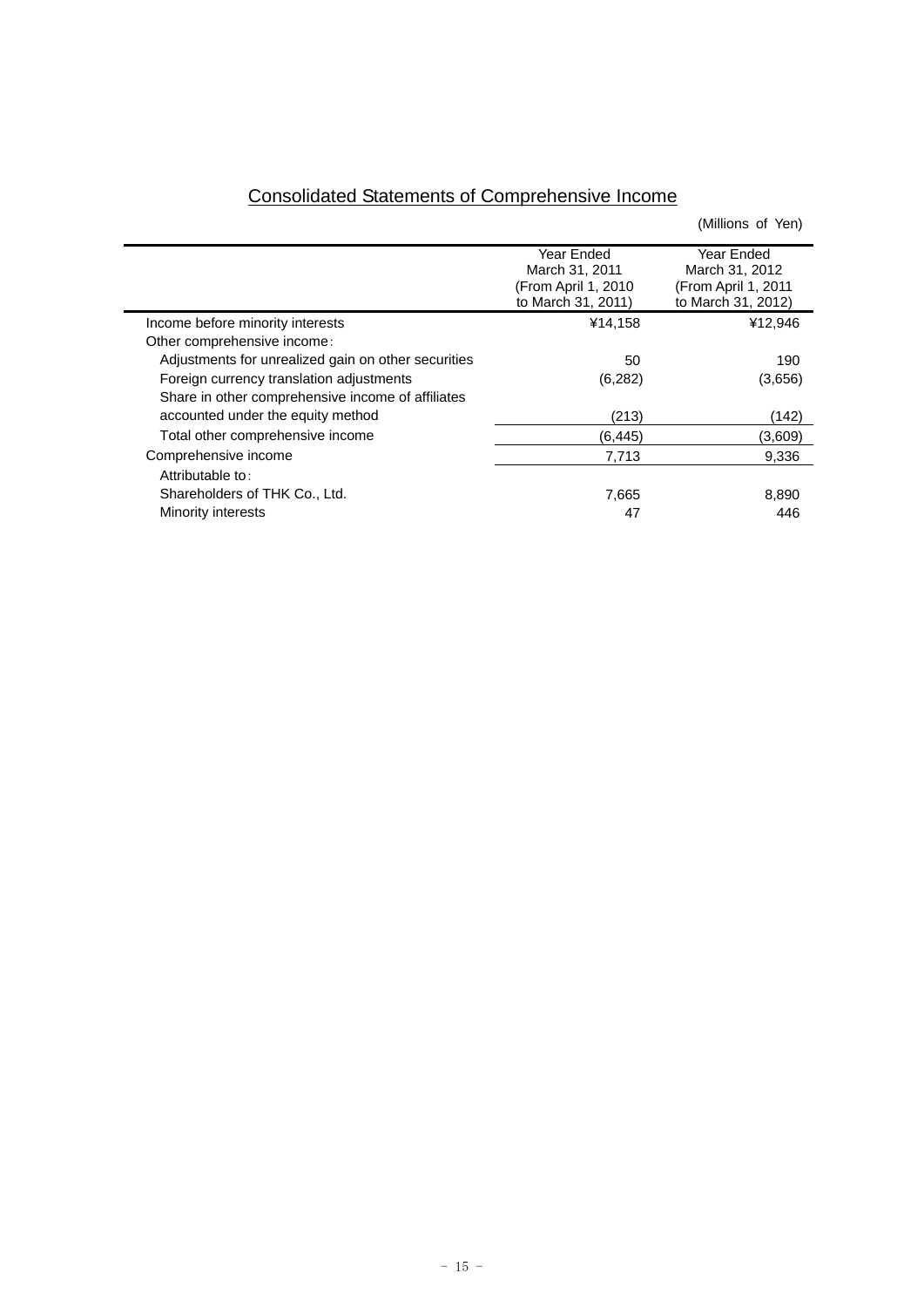|                                           |                     | (Millions of Yen)   |
|-------------------------------------------|---------------------|---------------------|
|                                           | Year Ended          | Year Ended          |
|                                           | March 31, 2011      | March 31, 2012      |
|                                           | (From April 1, 2010 | (From April 1, 2011 |
|                                           | to March 31, 2011)  | to March 31, 2012)  |
| Shareholders' equity                      |                     |                     |
| Common stock                              |                     |                     |
| Beginning balance                         | ¥34,606             | ¥34,606             |
| Ending balance                            | 34,606              | 34,606              |
| Additional paid-in capital                |                     |                     |
| Beginning balance                         | 44,342              | 44,342              |
| Change in the year:                       |                     |                     |
| Disposal of treasury stocks               | 0                   |                     |
| Increase due to change in income tax rate |                     | 242                 |
| Total change in the year                  | 0                   | 242                 |
| Ending balance                            | 44,342              | 44,584              |
| Retained earnings                         |                     |                     |
| Beginning balance                         | 98,703              | 110,632             |
| Change in the year:                       |                     |                     |
| Change in the scope of consolidation      |                     | 73                  |
| Dividends paid                            | (2,030)             | (2, 186)            |
| Net income                                | 13,959              | 12,641              |
| Disposal of treasury stocks               | (0)                 |                     |
| Total change in the year                  | 11,928              | 10,529              |
| Ending balance                            | 110,632             | 121,161             |
| <b>Treasury stock</b>                     |                     |                     |
| Beginning balance                         | (11, 356)           | (11, 359)           |
| Change in the year:                       |                     |                     |
| Purchase of treasury stocks               | (3)                 | (2)                 |
| Disposal of treasury stocks               | 0                   |                     |
| Total change in the year                  | (3)                 | (2)                 |
| Ending balance                            | (11,359)            | (11,362)            |
| Total shareholders' equity                |                     |                     |
| Beginning balance                         | 166,296             | 178,221             |
| Change in the year:                       |                     |                     |
| Change in the scope of consolidation      |                     | 73                  |
| Dividends paid                            | (2,030)             | (2, 186)            |
| Net income                                | 13,959              | 12,641              |
| Purchase of treasury stocks               | (3)                 | (2)                 |
| Disposal of treasury stocks               | 0                   |                     |
| Increase due to change in income tax rate |                     | 242                 |
| Total change in the year                  | 11,925              | 10,768              |
| Ending balance                            | 178,221             | 188,990             |
|                                           |                     |                     |

# Consolidated Statements of Changes in Net Assets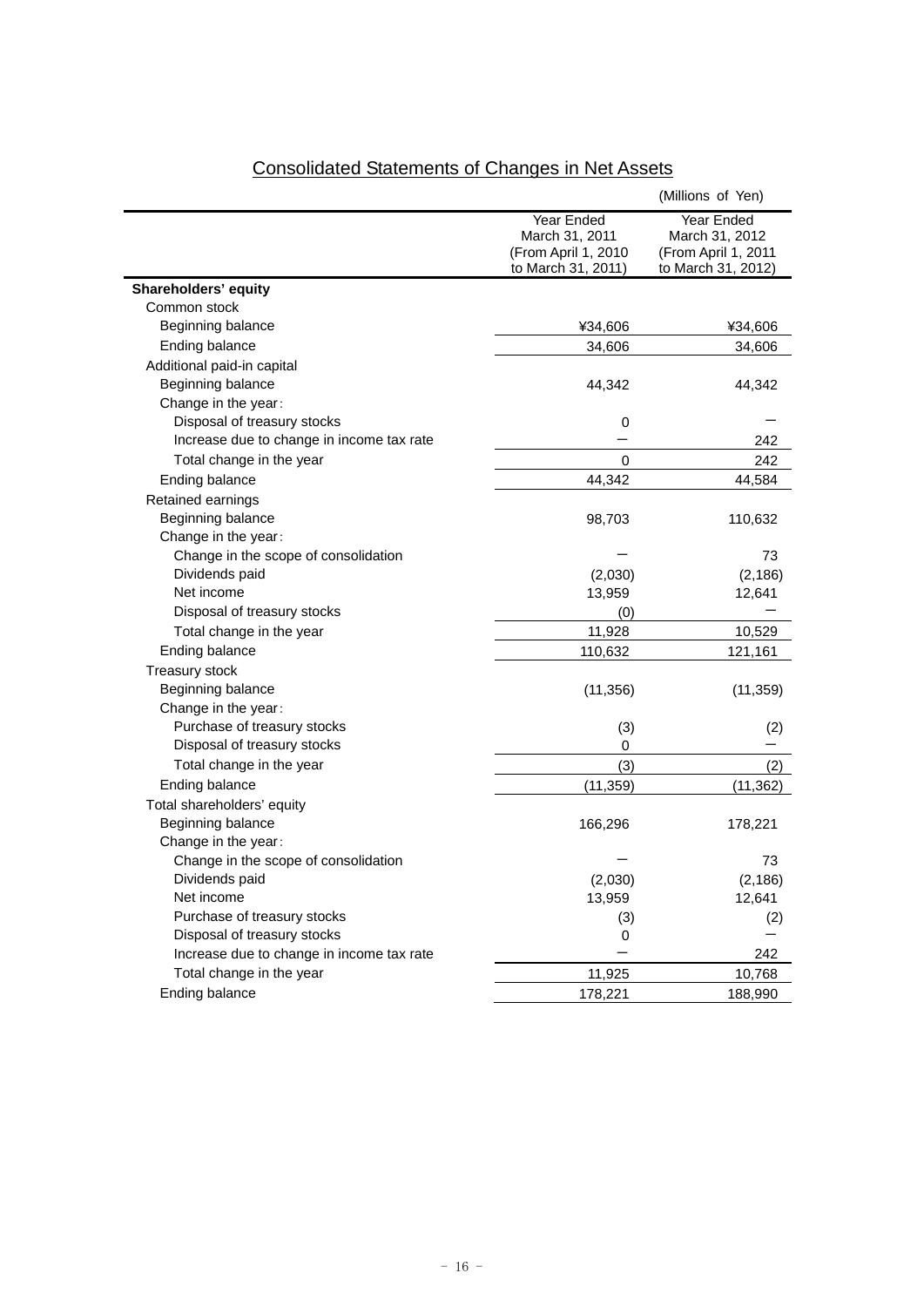|                                           | Year Ended          | Year Ended          |
|-------------------------------------------|---------------------|---------------------|
|                                           | March 31, 2011      | March 31, 2012      |
|                                           | (From April 1, 2010 | (From April 1, 2011 |
|                                           | to March 31, 2011)  | to March 31, 2012)  |
| Other comprehensive income                |                     |                     |
| Unrealized gain on other securities       |                     |                     |
| Beginning balance                         | ¥542                | ¥590                |
| Net change in the year                    |                     |                     |
| Net changes in the items other than       |                     |                     |
| shareholders' equity                      | 47                  | 186                 |
| Total change in the year                  | 47                  | 186                 |
| Ending balance                            | 590                 | 777                 |
| Foreign currency translation adjustments  |                     |                     |
| Beginning balance                         | (5,738)             | (12,080)            |
| Net change in the year                    |                     |                     |
| Net changes in the items other than       |                     |                     |
| shareholders' equity                      | (6, 342)            | (3,822)             |
| Total change in the year                  | (6, 342)            | (3,822)             |
| Ending balance                            | (12,080)            | (15, 903)           |
| Total other comprehensive income          |                     |                     |
| Beginning balance                         | (5, 196)            | (11, 490)           |
| Net change in the year                    |                     |                     |
| Net changes in the items other than       |                     |                     |
| shareholders' equity                      | (6, 294)            | (3,635)             |
| Total change in the year                  | (6, 294)            | (3,635)             |
| Ending balance                            |                     |                     |
|                                           | (11, 490)           | (15,126)            |
| Minority interests<br>Beginning balance   |                     |                     |
| Net change in the year                    | 1,158               | 1,206               |
| Net changes in the items other than       |                     |                     |
| shareholders' equity                      | 47                  | 446                 |
|                                           |                     |                     |
| Total change in the year                  | 47                  | 446                 |
| Ending balance                            | 1,206               | 1,652               |
| Total net assets                          |                     |                     |
| Beginning balance                         | 162,258             | 167,937             |
| Change in the year:                       |                     |                     |
| Change in the scope of consolidation      |                     | 73                  |
| Dividends paid                            | (2,030)             | (2, 186)            |
| Net income                                | 13,959              | 12,641              |
| Purchase of treasury stocks               | (3)                 | (2)                 |
| Disposal of treasury stocks               | 0                   |                     |
| Increase due to change in income tax rate |                     | 242                 |
| Net changes in the items other than       |                     |                     |
| shareholders' equity                      | (6, 246)            | (3, 189)            |
| Total change in the year                  | 5,678               | 7,579               |
| Ending balance                            | 167,937             | 175,516             |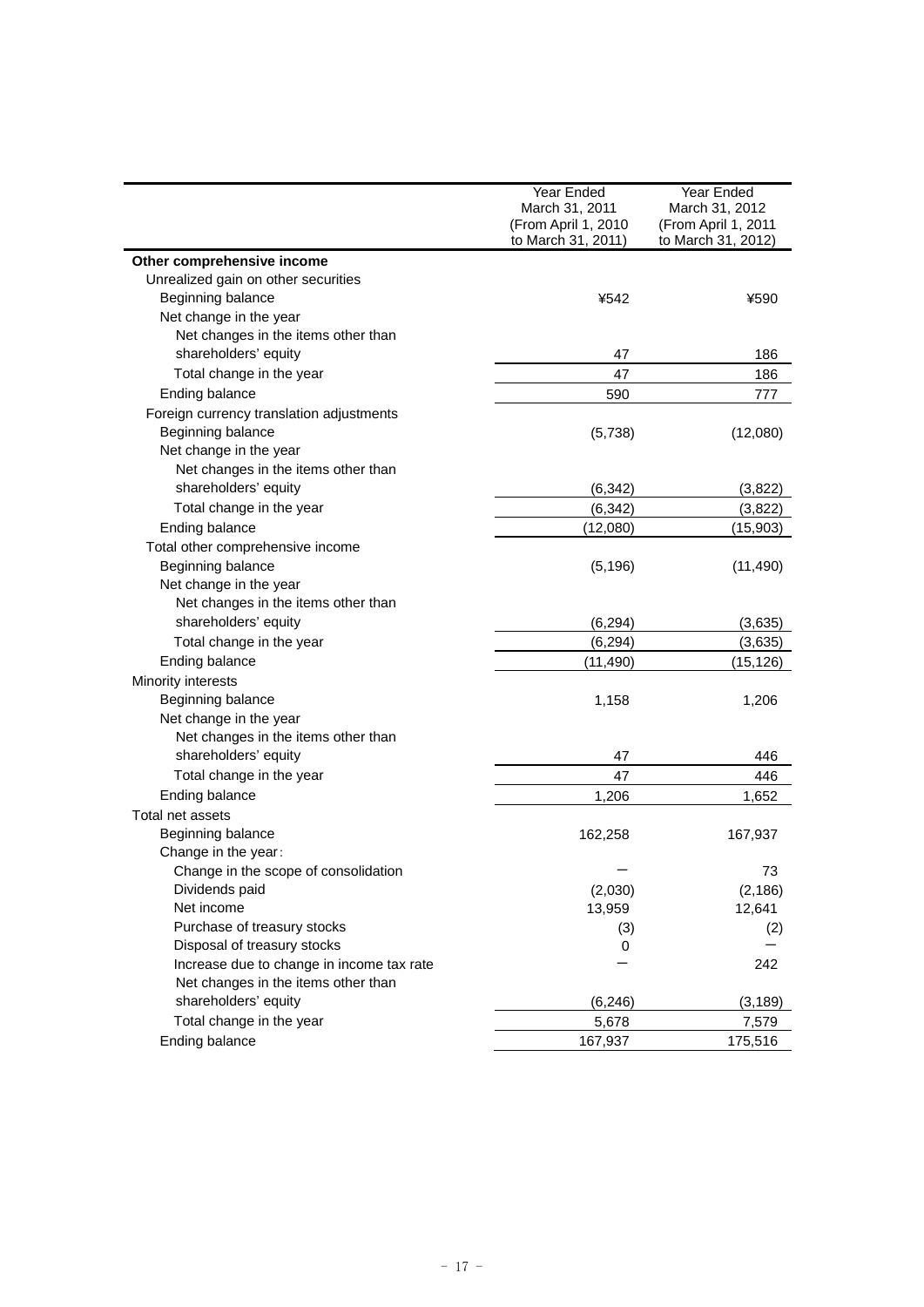# Consolidated Statements of Cash Flows

|                                                 |                                                                           | (Millions of Yen)                                                         |
|-------------------------------------------------|---------------------------------------------------------------------------|---------------------------------------------------------------------------|
|                                                 | Year Ended<br>March 31, 2011<br>(From April 1, 2010<br>to March 31, 2011) | Year Ended<br>March 31, 2012<br>(From April 1, 2011<br>to March 31, 2012) |
| Cash flows from operating activities:           |                                                                           |                                                                           |
| Income before income taxes and<br>minority      |                                                                           |                                                                           |
| interests                                       | ¥21,612                                                                   | ¥18,520                                                                   |
| Depreciation and amortization                   | 8,901                                                                     | 10,370                                                                    |
| Loss on sale/disposal of property, plant and    |                                                                           |                                                                           |
| equipment                                       | 58                                                                        | 106                                                                       |
| Increase (decrease) in provisions               | 1,019                                                                     | (1,691)                                                                   |
| Interest and dividend income                    | (251)                                                                     | (450)                                                                     |
| Interest expenses                               | 582                                                                       | 651                                                                       |
| Foreign exchange loss (gain)                    | 512                                                                       | (72)                                                                      |
| Equity in earnings of affiliates                | (438)                                                                     | (702)                                                                     |
| Gain on sale of investments in securities       |                                                                           | (7)                                                                       |
| Loss on write-down of investments in securities | 43                                                                        | 13                                                                        |
| Amortization of goodwill                        | 22                                                                        | 181                                                                       |
| Loss related to the Great East Japan            |                                                                           |                                                                           |
| Earthquake                                      | 41                                                                        |                                                                           |
| Decrease (increase) in trade receivables        | (17,079)                                                                  | 3,332                                                                     |
| Decrease (increase) in inventories              | (3, 417)                                                                  | 725                                                                       |
| Increase (decrease) in trade payables           | 8,781                                                                     | (3,863)                                                                   |
| Other                                           | 807                                                                       | (1,348)                                                                   |
| Subtotal                                        | 21,198                                                                    | 25,765                                                                    |
| Interest and dividend received                  | 386                                                                       | 603                                                                       |
| Interest paid                                   | (530)                                                                     | (609)                                                                     |
| Income taxes refund (paid)                      | 573                                                                       | (9,255)                                                                   |
| Loss related to the Great East Japan            |                                                                           |                                                                           |
| Earthquake-paid                                 | (19)                                                                      |                                                                           |
| Net cash provided by operating activities       | 21,608                                                                    | 16,504                                                                    |
| Cash flows from investing activities:           |                                                                           |                                                                           |
| Purchase of property, plant and equipment       | (6,056)                                                                   | (13, 124)                                                                 |
| Proceeds from sale of property, plant and       |                                                                           |                                                                           |
| equipment                                       | 107                                                                       | 21                                                                        |
| Purchase of investments in securities           | (15)                                                                      | (16)                                                                      |
| Proceeds from sale of investments in securities |                                                                           | 12                                                                        |
| Increase in loans receivable                    | (557)                                                                     | (8)                                                                       |
| Collection on loans                             | 222                                                                       | 36                                                                        |
| Acquisition of a newly consolidated subsidiary  |                                                                           | (121)                                                                     |
| Payment for a business transfer                 |                                                                           | (1,008)                                                                   |
| Proceeds from termination of insurance          |                                                                           |                                                                           |
| contracts                                       |                                                                           | 3,339                                                                     |
| Other                                           | (0)                                                                       | 5                                                                         |
| Cash flows used in investing activities         | (6, 299)                                                                  | (10, 863)                                                                 |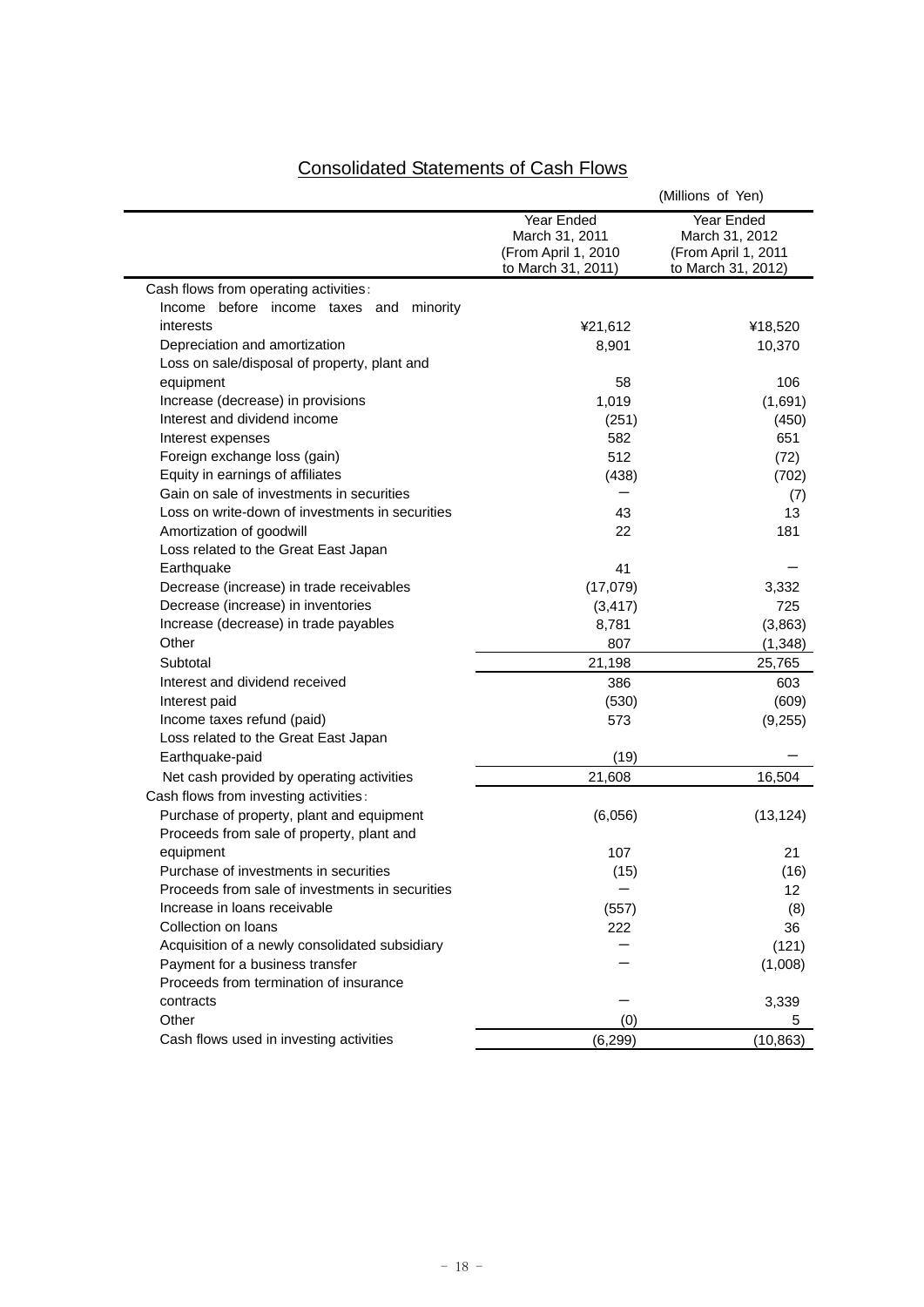|                                                  | Year Ended<br>March 31, 2011<br>(From April 1, 2010<br>to March 31, 2011) | Year Ended<br>March 31, 2012<br>(From April 1, 2011<br>to March 31, 2012) |
|--------------------------------------------------|---------------------------------------------------------------------------|---------------------------------------------------------------------------|
| Cash flows from financing activities:            |                                                                           |                                                                           |
| Proceeds from issuance of bonds                  | ¥20,000                                                                   | ¥10,000                                                                   |
| Dividends paid                                   | (2,000)                                                                   | (2, 192)                                                                  |
| Dividends paid to minority shareholders          | (41)                                                                      | (701)                                                                     |
| Purchase of treasury stocks                      | (3)                                                                       | (2)                                                                       |
| Proceeds from sale of treasury stocks            | 0                                                                         |                                                                           |
| Repayments of lease obligations                  | (40)                                                                      | (166)                                                                     |
| Net cash provided by financing activities        | 17,913                                                                    | 6,937                                                                     |
| Foreign currency translation adjustments on cash |                                                                           |                                                                           |
| and cash equivalents                             | (2, 385)                                                                  | (2, 164)                                                                  |
| Net increase in cash and cash equivalents        | 30,837                                                                    | 10,414                                                                    |
| Cash and cash equivalents, beginning of the year | 69,266                                                                    | 100,104                                                                   |
| Increase in cash and cash equivalents from a     |                                                                           |                                                                           |
| newly consolidated subsidiary                    |                                                                           | 270                                                                       |
| Cash and cash equivalents, end of the year       | 100,104                                                                   | 110,788                                                                   |
|                                                  |                                                                           |                                                                           |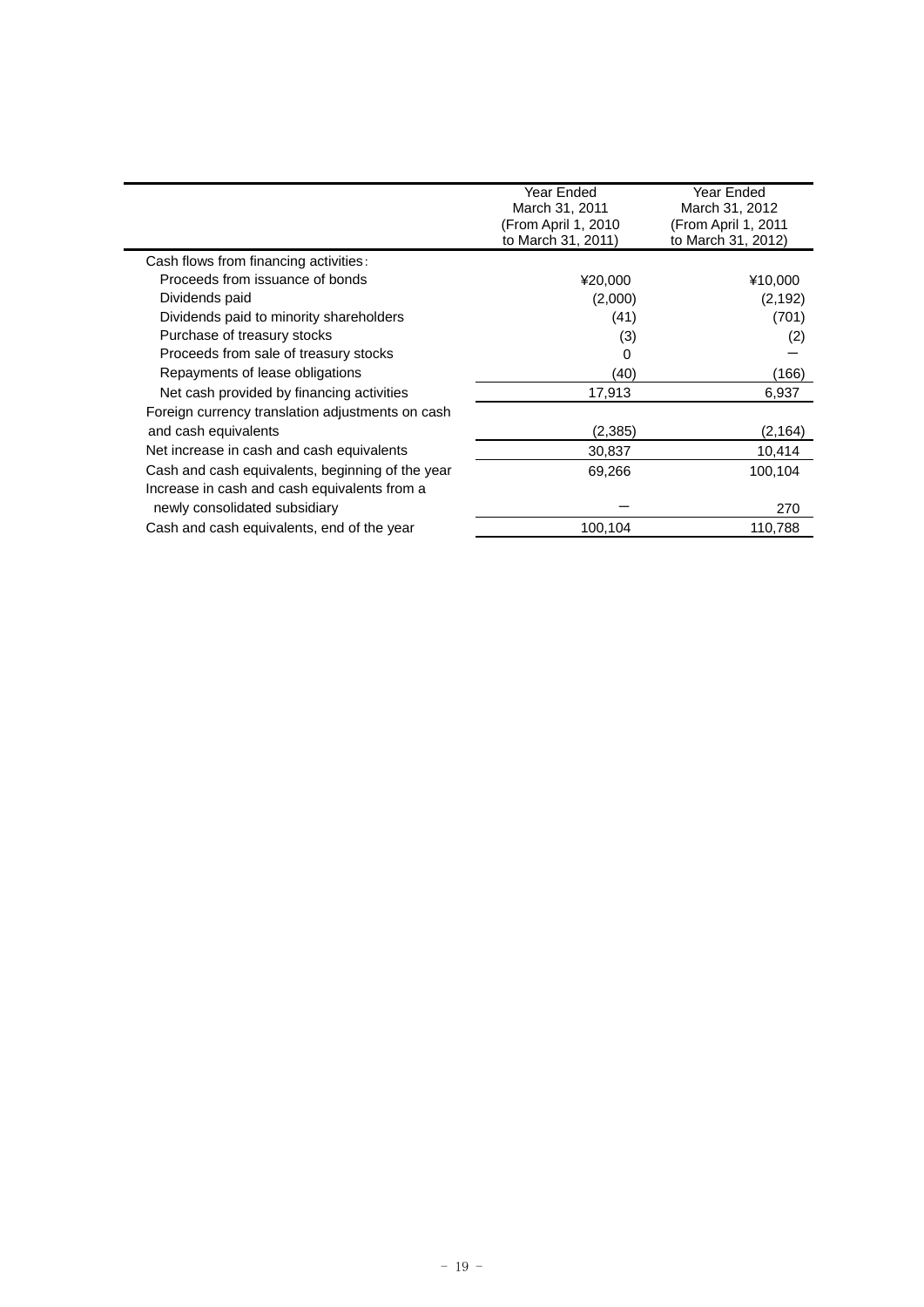## **Segment Information**

THK's reportable segments are components of THK group for which respective financial information is separately available. Operating results of each segment is reviewed periodically by the Board of Directors to determine allocation of operating resources and evaluate its performance.

THK group's main products are machinery parts such as LM (linear motion) guides and ball screws, and transportation equipment-related parts such as link balls and suspension ball joints. In each country, local subsidiaries establish its comprehensive business strategies and conduct their business activities in a similar way that THK and domestic subsidiaries do in Japan.

Therefore, the reportable segment information consists of the five geographical segments, namely; (1) Japan, (2) The Americas (the United States and other), (3) Europe (Germany, the United Kingdom, Netherlands, and other), (4) China, and (5) Other (Taiwan, Singapore, and other) based on the Group's production/sales structure.

Segment income is computed based on operating income. The reportable segment information is prepared under the same accounting policies as those used in consolidation. Inter-segment sales and transfer are stated at amounts based on their fair market values. All adjustments in the following tables are intersegment elimination on consolidation.

|                         |          |          |         |         |         |               | (Millions of Yen) |
|-------------------------|----------|----------|---------|---------|---------|---------------|-------------------|
|                         |          | The      |         |         |         | Adjust        | Consoli           |
|                         | Japan    | Americas | Europe  | China   | Other   | -ments        | -dated            |
| Sales to customers      | ¥125,956 | ¥21,835  | ¥19,868 | ¥17,117 | ¥12,089 | $\frac{1}{2}$ | ¥196,866          |
| Inter-segment           | 40,665   | 113      | 17      | 3,056   | 183     | (44,036)      |                   |
| Total                   | 166,622  | 21,948   | 19,885  | 20,173  | 12,273  | (44, 036)     | 196,866           |
| Operating income (loss) | 16,615   | 1,182    | (283)   | 2,596   | 503     | (867)         | 19,745            |
| Assets                  | 286,196  | 26,119   | 18,476  | 38,697  | 14,279  | (95, 436)     | 288,333           |
| Other items             |          |          |         |         |         |               |                   |
| Depreciation and        |          |          |         |         |         |               |                   |
| amortization            | 6,931    | 717      | 541     | 1,678   | 241     | 259           | 10,370            |
| Amortization of         |          |          |         |         |         |               |                   |
| goodwill                | 45       |          |         |         | 136     |               | 181               |
| Investments to          |          |          |         |         |         |               |                   |
| affiliates accounted    |          |          |         |         |         |               |                   |
| under the equity        |          |          |         |         |         |               |                   |
| method                  | 2,176    |          |         |         |         |               | 2,176             |
| Capital expenditures    | 5,384    | 996      | 111     | 7,953   | 1,808   | (534)         | 15,720            |

#### **For the year ended March 31, 2012 (April 1, 2011 to March 31, 2012)**

*(Note 1) All adjustments are intercompany elimination.* 

*(Note 2) As discussed in 5. Accounting Changes (1), effective April 1, 2011, THK changed the valuation method applied to made-to-order work in process to the specific identification method. The effect of changing the valuation method was to decrease operating income in Japan segment by ¥246 million.* 

*(Note 3) As discussed in 5. Accounting Changes (2), effective April 1, 2011, THK and certain domestic subsidiaries changed the depreciation methods of property, plant and equipment (PPE) acquired on or after April 1, 2007 to the methods required under the revised Japanese tax laws (revised in 2007), by operating the new accounting system for management of PPE corresponding to the revised tax laws. The effect of changing the depreciation methods was to decrease operating income in Japan segment by ¥1,124 million.*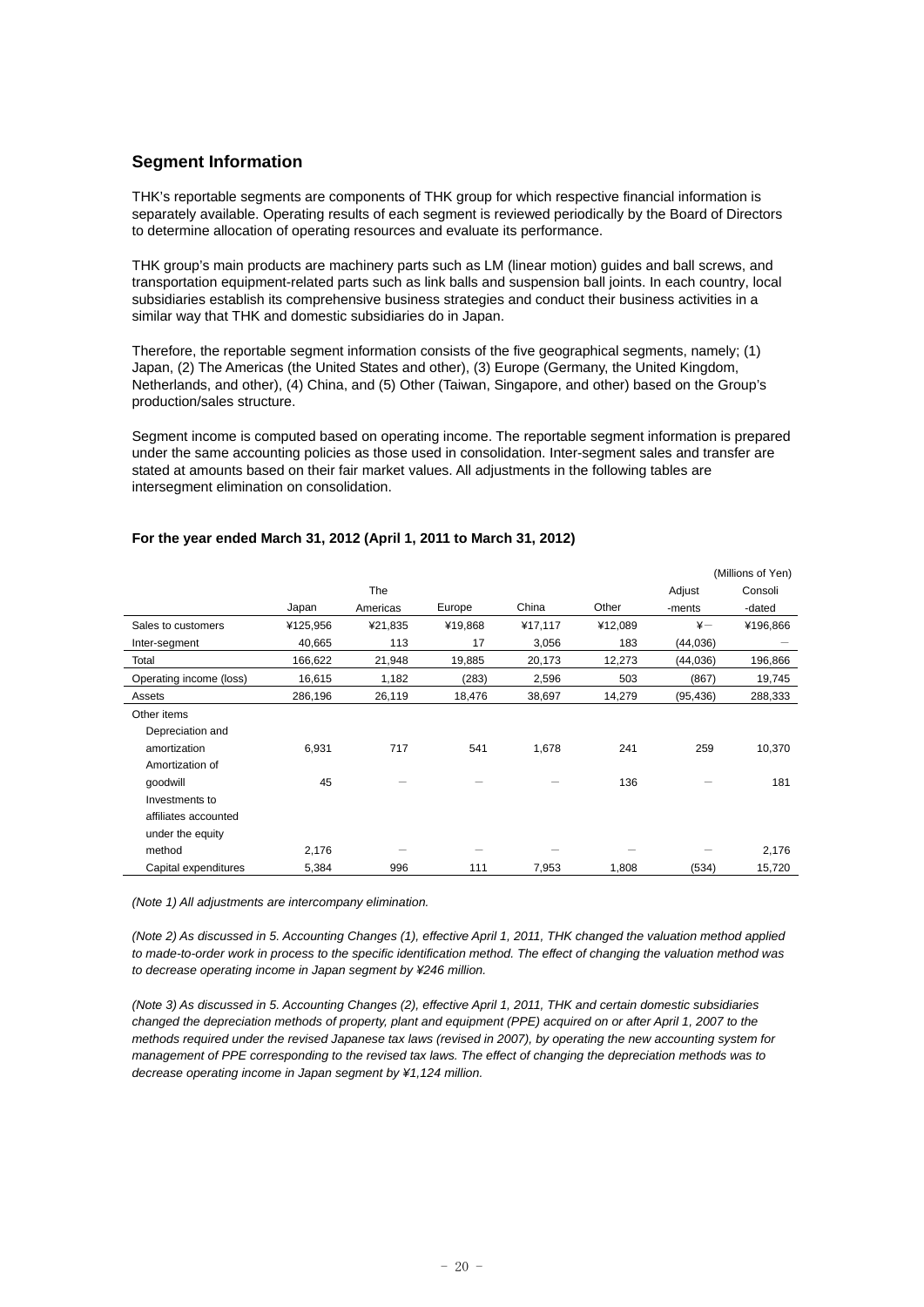|                         |          |          |         |         |         |               | (Millions of Yen) |
|-------------------------|----------|----------|---------|---------|---------|---------------|-------------------|
|                         |          | The      |         |         |         | Adjust        | Consoli           |
|                         | Japan    | Americas | Europe  | China   | Other   | -ments        | -dated            |
| Sales to customers      | ¥127,944 | ¥20,608  | ¥16,099 | ¥13,969 | ¥12,039 | $\frac{1}{2}$ | ¥190,661          |
| Inter-segment           | 39,349   | 121      | 15      | 3,328   | 41      | (42, 857)     |                   |
| Total                   | 167,294  | 20,729   | 16,114  | 17,298  | 12,081  | (42, 857)     | 190,661           |
| Operating income (loss) | 18,322   | 1,807    | (934)   | 2,466   | 545     | (363)         | 21,844            |
| Assets                  | 278,095  | 28,486   | 26,092  | 32,978  | 12,401  | (98, 285)     | 279,768           |
| Other items             |          |          |         |         |         |               |                   |
| Depreciation and        |          |          |         |         |         |               |                   |
| amortization            | 5,860    | 857      | 584     | 1,535   | 62      |               | 8,901             |
| Amortization of         |          |          |         |         |         |               |                   |
| goodwill                | 22       |          |         |         |         |               | 22                |
| Investments to          |          |          |         |         |         |               |                   |
| affiliates accounted    |          |          |         |         |         |               |                   |
| under the equity        |          |          |         |         |         |               |                   |
| method                  | 1,869    |          |         |         |         |               | 1,869             |
| Capital expenditures    | 3,751    | 948      | 166     | 2,958   | 255     | (253)         | 7,827             |

## **For the year ended March 31, 2011 (April 1, 2010 to March 31, 2011)**

*(Note) All adjustments are intercompany elimination.*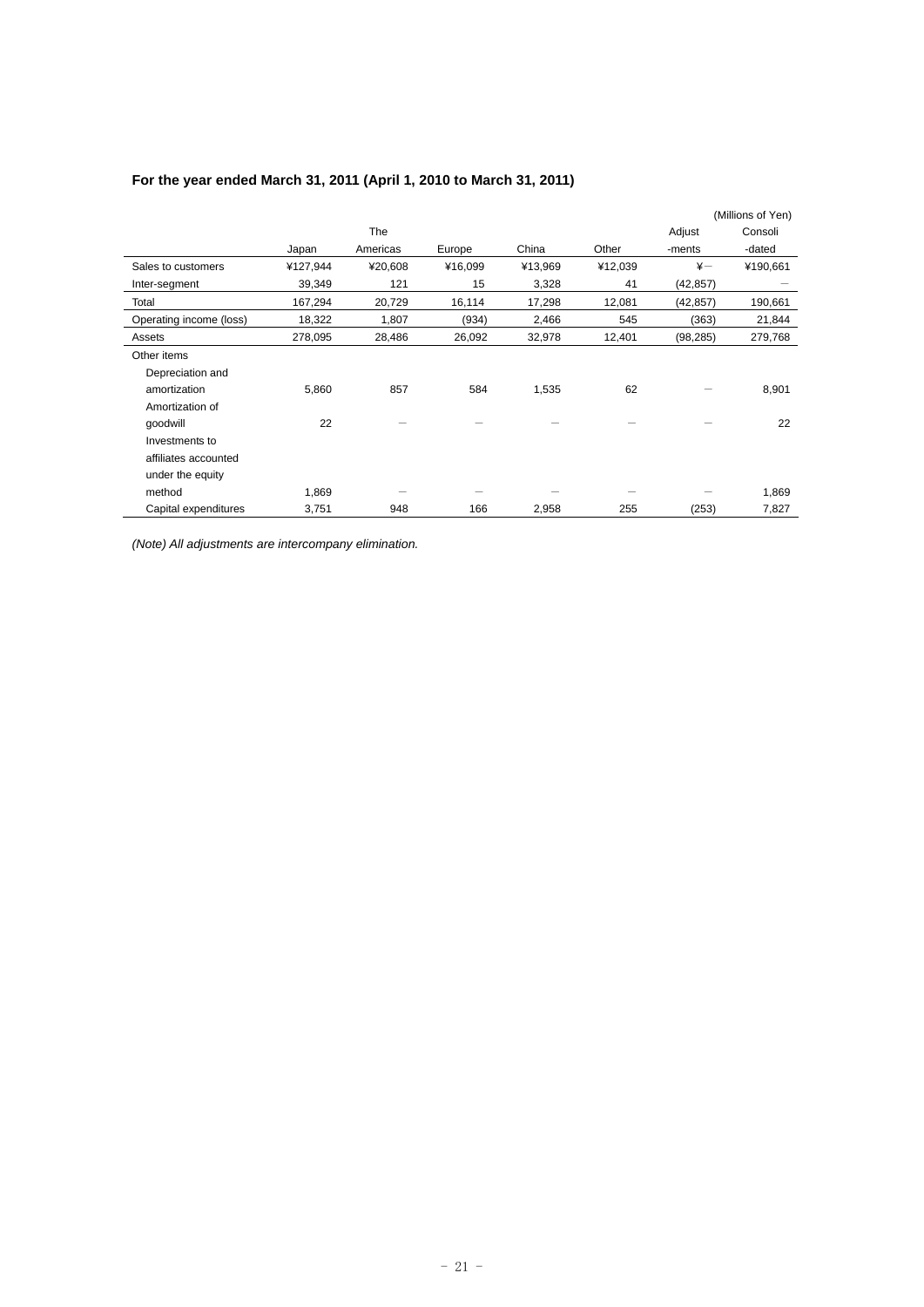## **Appointment/resignation of directors (Scheduled effective date: June 16, 2012)**

1、 Directors to be newly nominated

| Name             | Current position                                                  | Scheduled position<br>in the THK Group |
|------------------|-------------------------------------------------------------------|----------------------------------------|
| Sakae Ito        | Manager of the Risk Control<br><b>Division</b>                    | Director of THK CO., LTD.              |
| Masaaki Kainosho | <b>President and Representative</b><br>Director of KAINOSHO Corp. | External Director of THK CO.,<br>LTD.  |

2、 Directors to retire

|                 |                                              | Scheduled position in the THK |
|-----------------|----------------------------------------------|-------------------------------|
| <u>Name</u>     | Current position                             | Group after retirement        |
| Masamichi Ishii | Senior Managing Director of THK<br>CO., LTD. | Advisor of THK CO., LTD.      |
| Takeki Shirai   | Managing Director of THK CO.,<br>LTD.        | Advisor of THK CO., LTD.      |

3、 Directors to be promoted

| Name<br>Toshihiro Teramachi | Current position<br>Managing Director of THK CO.,<br>LTD. | Scheduled position<br>in the THK Group<br>Executive Vice President of<br>THK CO., LTD. |
|-----------------------------|-----------------------------------------------------------|----------------------------------------------------------------------------------------|
| Hiroshi Imano               | Managing Director of THK CO.,<br>LTD.                     | Executive Vice President of<br>THK CO., LTD.                                           |

## **Additional notes:**

Going concern issues: Not applicable.